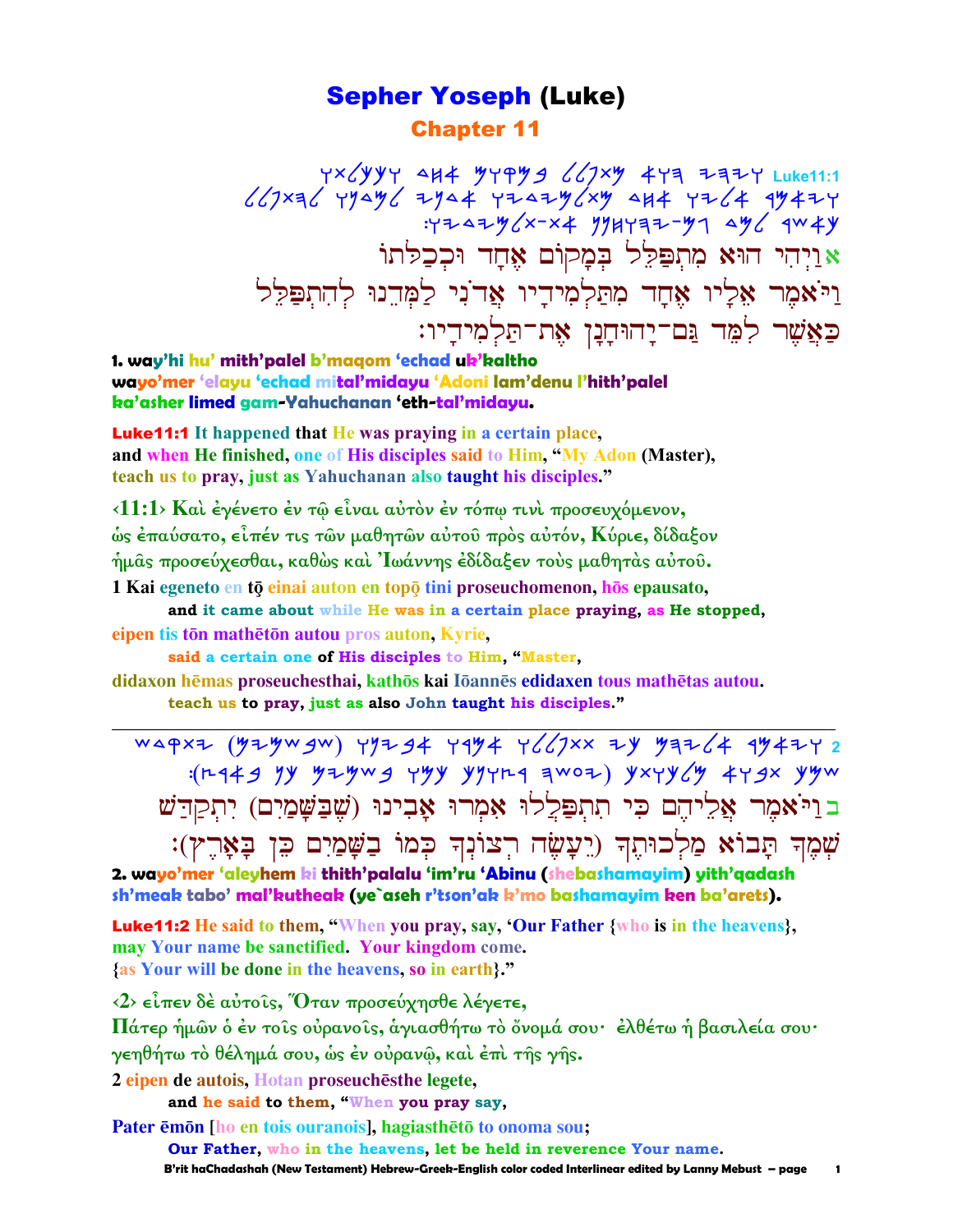elthetō hē basileia sou. [Geēthētō to thelēma sou, Let come Your kingdom. Let be done Your will os en ourano, kai epi tēs gēs.

as in the heavens, also on the earth."

 $.977$   $.977$   $.796 - 9x$   $.7994$   $.946 - x4$  3 ג אֶת־לֵחֱם חִקֵּנוּ תֵּן־לַנוּ יוֹם יוֹם:

#### 3. 'eth-lechem chugenu ten-lanu yom yom.

**Luke11:3** "Give us the bread that is our allotment each day."

<3> τον άρτον ήμων τον έπιούσιον δίδου ήμιν το καθ' ήμέραν·

3 ton arton hēmon ton epiousion didou hēmin to kath' hēmeran;

"Our bread daily give to us each day."

 $796$  g2Ha  $696$   $79494 - 97$   $97649$  2y  $79 \times 404 - 60$   $49 - 6497$  4 :(043-YY YY / 71-3-Y + ZY) YYZ FY ZAZ / YY + Z SX- / 4Y דוּמְחַל־נַא עַל־חַטֹּאתֵנוּ כִּי מֹחָלִים גַּם־אַנַחִנוּ לִכ<sup>ֹ</sup>ל הַחַיַּב לַנוּ וְאֲלֹ־תְּבִיאָנוּ לִיהֵי נִסֲיוֹן (כִּי אָם־הַצִּילֵנוּ מִן־הַרֵע):

4. um'chal-na' `al-chato'thenu ki moch'lim gam-'anach'nu l'kol hachayab lanu w'al-t'bi'enu lidey nisayon (ki 'im-hatsilenu min-hara`).

**Luke11:4** "Please forgive us our sins, for we also forgive all them who are indebted to us. And lead us not into the hand of testing. {But deliver us from what is evil.}"

<4> και άφες ήμιν τας αμαρτίας ήμων, και γαρ αύτοι αφίομεν παντι οφείλοντι ήμιν· καὶ μὴ εἰσενέγκης ἡμᾶς εἰς πειρασμόν, ἀλλὰ ῥῦσαι ἡμᾶς ἀπὸ τοῦ πονηροῦ. 4 kai aphes hēmin tas hamartias hēmōn,

"and forgive us our sins,

kai gar autoi aphiomen panti opheilonti hēmin;

for indeed we ourselves are forgiving everyone being indebted to us. kai mē eisenegkēs hēmas eis peirasmon, [alla pusai ēmas apo tou ponērou].

And may you not lead us into temptation, but deliver us from evil."

 $755$  7744 434 434 454 476-104 4 456 758 454 454 454 454<br>۳۶۲ 4 456 4 454 454 454 454 454 455 4554 4554 4555. הוַיֹּאמֶר אֲלִיהֶם מִי בָכֶם אֲשֶׁר־לוֹ אֹהֶב וְהַלַּךְ וּבָא אֶלַיו בַחֲצוֹת הַלַּיְלַה וְאָמַר אָלֵיו יִדִידִי הַלְוֵנִי שִׁלֹשֶׁת כִּכְרוֹת־לַחֵם:

5. wavo'mer 'aleyhem mi bakem 'asher-lo '<mark>oheb</mark> w'hala'k uba' 'elayu bachatsoth halay'lah w'amar 'elayu y'didi hal'weni sh'Isheth kik'roth-lachem.

**Luke11:5** He said to them, "Which of you shall have a friend who would come to him at midnight and says to him, 'My dear friend, loan me three loaves of bread,'"

 $\langle 5 \rangle$  Και είπεν προς αύτούς, Τις έξ ύμων έξει φίλον και πορεύσεται πρός αύτόν μεσονυκτίου και είπη αύτώ, Φίλε, χρήσόν μοι τρείς άρτους, 5 Kai eipen pros autous, Tis ex hymōn hexei philon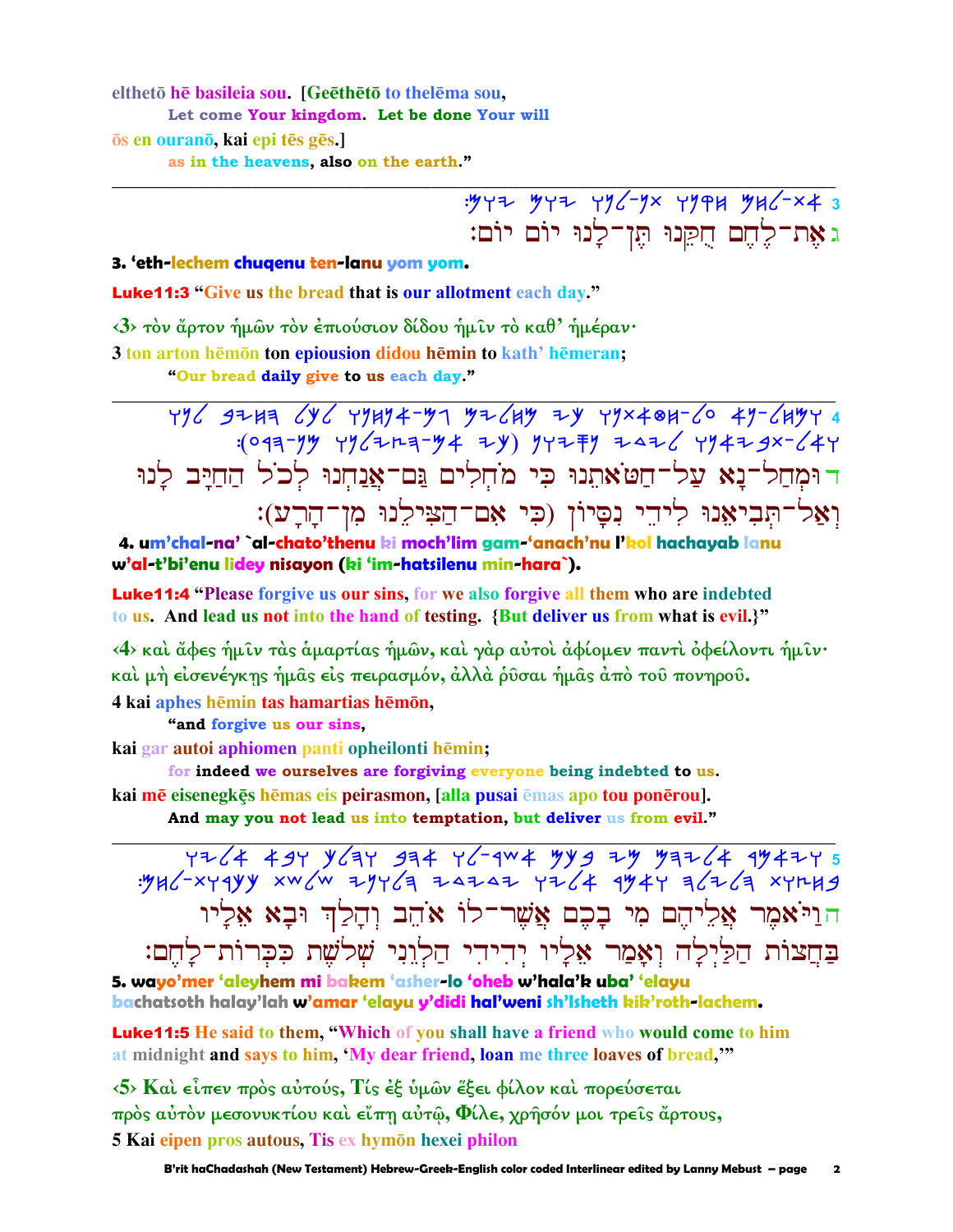and he said to them, "Who among you shall have a friend kai poreusetai pros auton mesonyktiou kai eipę autę,

and shall come to him at midnight and say to him,

Phile, chreson moi treis artous,

friend, lend to me three loaves,"

: 42976 MYW6 64-924 Z64 Y949-9M Z64 49 Z934-ZY 6 וּכִּי־אֹהֲבִי בָּא אֵלֵי מִן־הַדָּרֶךְ וְלִי אֵין־כֹּל לָשׂוֹם לְפָנָיו:

6. ki-'ohabi ba' 'elay min-hadare'k w'li 'eyn-kol lasoom l'phanayu.

**Luke11:6** "because my friend has come to me from a road, and I do not have enough to offer in the presence of him."

«6> έπειδή φίλος μου παρεγένετο έξ όδου πρός με και ούκ έχω ο παραθήσω αύτω·

6 epeidē philos mou paregeneto ex hodou pros me

"because my friend arrived from a journey to me

kai ouk echō ho parathēsō autō;

and I do not have what I shall set before him."

זוהוא מִבַּיִת יַעֲנֵה וִיֹאמַר אַל־תּוֹגִיעָנִי כִּי־כִבָר נִסְגָּרָה הַדֵּלֵת וִילַדֵי שׁוֹכִבִים עִמֲדִי בַּמְטַּה לֹאָ־אוּכַל לַקוּם וְלַחֵת לַדְּ:

7. w'hu' mibavith ya`aneh w'yo'mar 'al-togi`eni ki-k'bar nis'g'rah hadeleth wiladay shok'bim`imadi bamitah lo'-'ukal lagum w'latheth l'ak.

**Luke11:7** "But from the house he would answer and say,

**Do not make me move, because the door is already closed** and my children are lying with me in bed. I am not able to get up and to give it to you."

 $\langle 7 \rangle$  κάκεινος έσωθεν άποκριθείς είπη, Μή μοι κόπους πάρεχε·

ήδη ή θύρα κέκλεισται και τα παιδία μου μετ' έμου εις την κοίτην εισίν· ού δύναμαι άναστάς δούναί σοι.

7 kakeinos esōthen apokritheis eipē, Mē moi kopous pareche;

and that one within having answered may say, do not me troubles cause. ēdē hē thyra kekleistai kai ta paidia mou met' emou eis tēn koitēn eisin;

Already the door has been shut and my children with me in the bed are. ou dynamai anastas dounai soi.

I am not able having arisen to give to you anything.

: YY4n- LYY YL-YXIY YIY XYIO 4Y909 YYPI Y934 חאֹמֶר אֲנִי לַכֶם גַּם כִּי לֹא־יַקוּם לַחֲת־לוֹ עַל־הֵיוֹתוֹ אֹהֵבוֹ יַקוּם בַּעֲבוּר עַזּוּת פַּנַיו וְיִתְּן־לוֹ כִּכָל־צָרְכּוֹ:

8. 'omer 'ani lakem gam ki lo'-yaqum latheth-lo `al-heyotho 'ohabo yaqum ba`abur `azuth panayu w'yiten-lo k'kal-tsar'ko.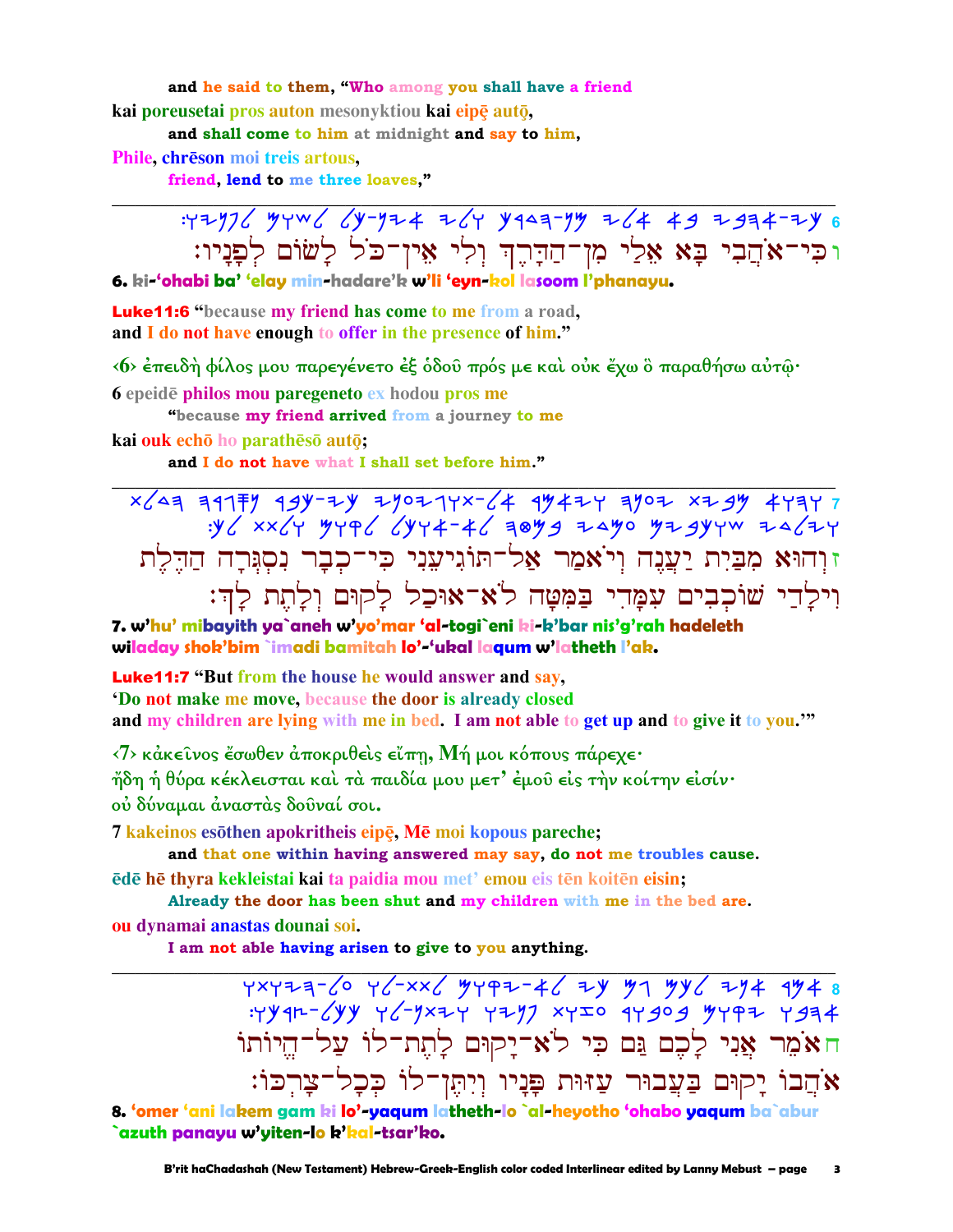**Luke11:8** "I say to you, even though he would not get up to give it to him just for being his friend, on account of insolence he shall get up and give him everything he needs."

 $\langle 8 \rangle$  λέγω ύμιν, εί και ού δώσει αύτω άναστας δια το είναι φίλον αύτου, διά γε την αναίδειαν αύτου εγερθείς δώσει αυτώ όσων χρήζει. 8 legō hymin, ei kai ou dōsei autō anastas

"I say to you, even if he shall not give to him having arisen dia to einai philon autou, dia ge tēn anaideian autou

because a friend he is of him, yet because of his persistence egertheis dōsei autō hosōn chrēzei.

having arisen he shall give to him as much as he needs."

vwqa yy / yxyzy y / 4w yy / 9y 4 zy 4-y 14 9 <mark>טןְנֵם־אֲנִי אֹמֵר לָכֶם שַׁאֲל<sup>ֹן,</sup> וְיִנָּתְן לַכֵם הִרִשׁוּ</mark> וְתִמְצֵאוּ הִפְקוּ וְיִפַּתַח לַכֵם:

### 9. w'gam-'ani 'omer lakem sha'alu w'yinathen lakem dir'shu w'thim'tsa'u diph'qu w'yipathach lakem.

**Luke11:9 "I** also say to you, ask, and it shall be given to you. Seek, and you shall find. Knock, and it shall be opened for you."

<9> κάγὼ ὑμῖν λέγω, αἰτεῖτε καὶ δοθήσεται ὑμῖν, ζητεῖτε

καὶ εὑρήσετε, κρούετε καὶ ἀνοιγήσεται ὑμῖν·

9 kagō hymin legō, aiteite kai dothēsetai hymin, zēteite kai heurēsete,

and I tell you, ask, and it shall be given to you, seek, and you shall find,

krouete kai anoigēsetai hymin;

knock and it shall be opened to you.

 $75/7$   $40/7$   $72/9$   $41/9$   $41/9$   $443/6$   $49/1$   $40/10$ יכי כל־השאל יקבל וההתש ימצא וההפק יפתח־לו:

### 10. ki kal-hasho'el y'gabel w'hadoresh yim'tsa' w'hadopheg yipathach-lo.

Luke11:10 "For everyone who asks shall receive. One who seeks, shall find. One who knocks, it shall be opened for him."

 $\langle 10 \rangle$  πας γάρ ο αίτων λαμβάνει και ο ζητων ευρίσκει και τω κρούοντι ανοιγ[ήσ]εται. 10 pas gar ho aitōn lambanei kai ho zētōn heuriskei

"for everyone asking, receives and the one seeking, finds

kai tō krouonti anoig[ēs]etai.

and to the one knocking it shall be opened."

194 76-1774 784 799 7999 14 14 744 144 76-17<br>744-47 14-174-74 147 148 148 149: יא וּמִי בָּכֶם הָאָב אֲשֶׁר יִשְׁאַל מִמֵּנוּ בִּנוֹ לֵחֵם וְנַתַּן־לוֹ אַבִן וָאִם־דָּג הֲיִתֶּן־לוֹ נָחָשׁ תַּחַת הַדָּג:

B'rit haChadashah (New Testament) Hebrew-Greek-English color coded Interlinear edited by Lanny Mebust - page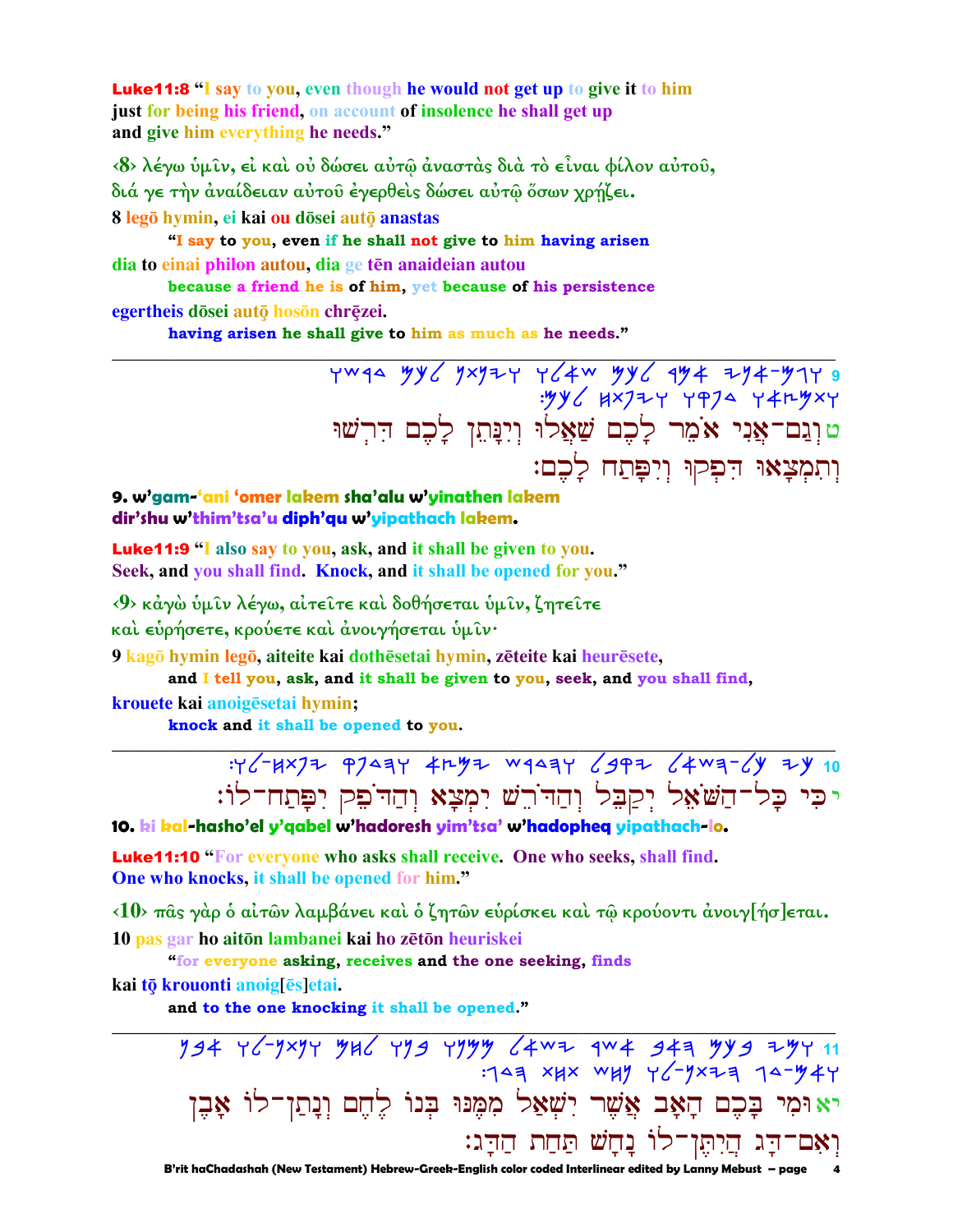11. umi bakem ha'ab 'asher yish**'al mimenu b'no lechem w'nathan-lo** 'aben w'im-dag hayiten-lo nachash tachath hadag.

**Luke11:11** "What father among you, if the son shall ask him for bread would give him a stone? And for a fish, would give him a snake instead of a fish,?"

<11> τίνα δέ έξ ύμων τον πατέρα αίτήσει ο υίος ίχθύν, και άντι ίχθύος ὄφιν αυτώ έπιδώσει;

11 tina de ex hymon ton patera aitesei ho huios ichthyn,

"and what among you father is there shall ask the son for a fish,

kai anti ichthuos ophin autō epidōsei?

and instead of a fish a snake shall give to him?"

# : 9440 Y (- 1x23 3 42 4 42 4 42 42 44 12 יב אוֹ פִי־יִשְׁאָלֶנּוּ בִיצָה הֲיִתֶּן־לוֹ עַקְרְב:

### 12. 'o ki-yish'alenu beytsah hayiten-lo `aq'rab.

**Luke11:12** "Or if he asks him for an egg, would give him a scorpion?"

 $\langle 12 \rangle$  ή και αίτήσει ώόν, έπιδώσει αύτω σκορπίον;

12 ē kai aitēsei <sub>0</sub> on, epidosei auto skorpion?

"or even if he shall ask for an egg, shall he give to him a scorpion?"

 $794796$  xygo xyyxy xx y2047 y2097 yx4-y7 13 : 4x44 4x / 4w / wapa HY9-x4 yx2 424wa-yy 94a 24-74 יג הֵן־אַתֵּם הַרֲעִים יֹדְעִים לָהֵת מַתֲנוֹת טֹבוֹת לְבְנֵיכֶם אַף־כִּי הָאָב מִן־הַשָּׁמַיִם יִתֵּן אֶת־רוּחַ הַקֹּהֵשׁ לַשֹּׁאֲלִים מֵאִתּוֹ:

13. hen-'atem hara`im yod'`im latheth matanoth toboth lib'neykem 'aph-ki ha'ab min-hashamayim yiten 'eth-Ruach haQodesh lasho'alim me'ito.

**Luke11:13** "See, you who are evil, know how to give good gifts to your children. Even more so the Father of the heavens shall give the Holy Spirit to those who ask of Him?"

 $\langle 13 \rangle$  εί ούν ύμεις πονηροί ύπάρχοντες οίδατε δόματα άγαθά διδόναι τοις τέκνοις ύμῶν, πόσω μᾶλλον ὁ πατὴρ [ὁ] ἐξ οὐρανοῦ δώσει πνεῦμα ἅγιον τοῖς αἰτοῦσιν αὐτόν. 13 ei oun hymeis ponēroi hyparchontes oidate domata agatha didonai tois teknois hymōn,

"if therefore you, being evil ones know good gifts to give to your children,

posō mallon ho patēr [ho] ex ouranou

how much more the father from the heavens

dōsei pneuma hagion tois aitousin auton.

shall give the Holy Spirit to the ones asking Him."

4W3 4H2 9W4Y 2324 364 4434 4W W9724 34724 2324 14 : yoa yayxzy y (4a 9942Y ידוַיִהִי הַיּוֹם וַיִּנָרֵשׁ שֵׁד וְהוּא אָלֵם וַיִּהִי כַּאֲשֵׁר יָצָא הַשֵּׁד וידבר האלם ויתמהו העם:

14. way'hi hayom way'garesh shed w'hu' 'ilem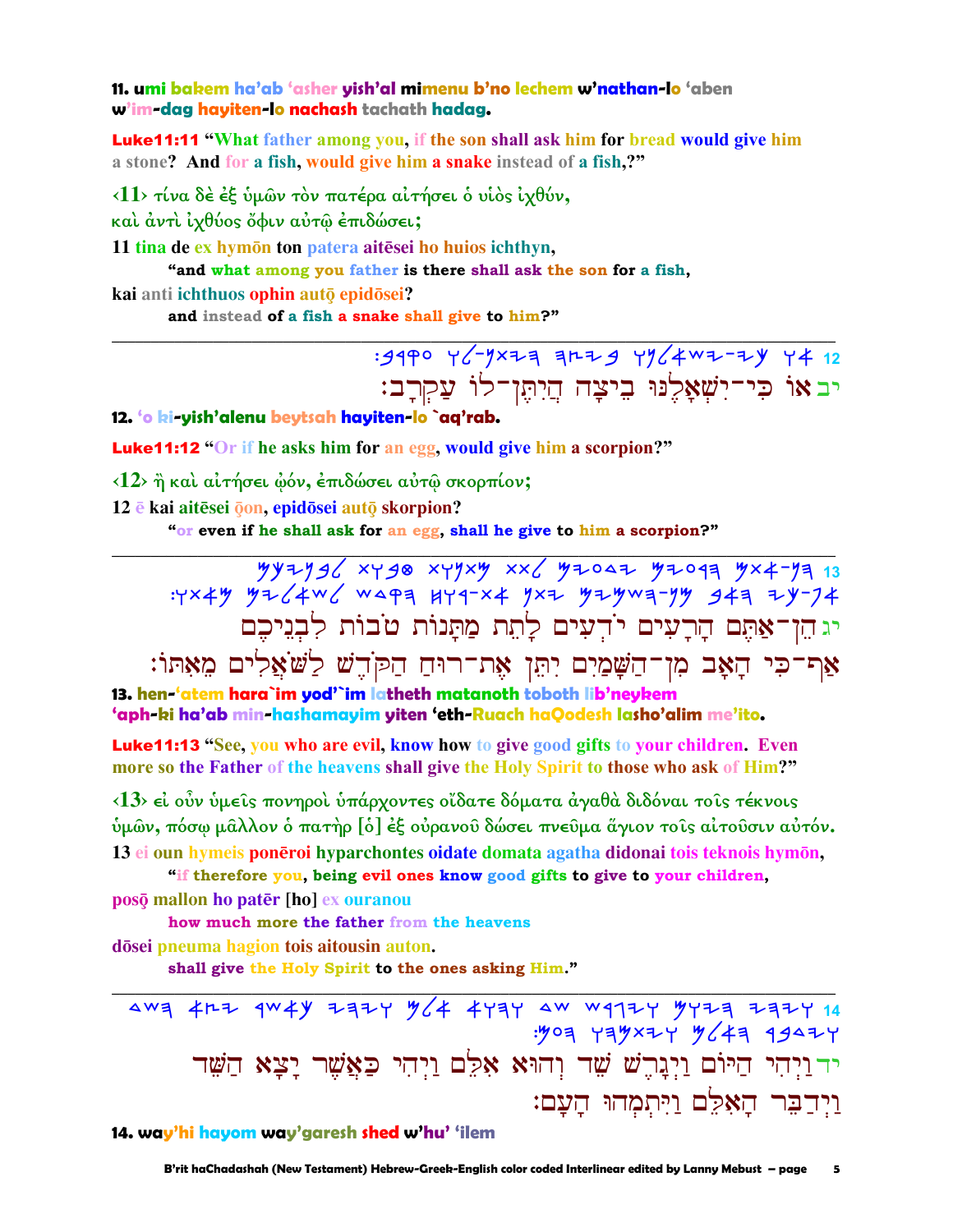#### way'hi ka'asher yatsa' hashed way'daber ha'ilem wayith'm'hu ha`am.

**Luke11:14** And it came to pass on a day, He was driving out a demon that it was mute. And it came to pass, when the demon came out, the mute man spoke, and the people were amazed.

<14> Και ήν έκβάλλων δαιμόνιον [και αύτο ήν] κωφόν· έγένετο δὲ τοῦ δαιμονίου ἐξελθόντος ἐλάλησεν ὁ κωφὸς καὶ ἐθαύμασαν οἱ ὄχλοι. 14 Kai ēn ekballōn daimonion [kai auto ēn] kōphon;

and He was casting out a demon and it was mute.

egeneto de tou daimoniou exelthontos elalesen ho kophos

And it came to pass when the demon having come out spoke the mute kai ethaumasan hoi ochloi.

and were amazed the crowds.

473 924wa qw 679I-6099 7994 9w4 9ay wzy 15  $: 4974$  wa-x + wang טוּוְיֵשׁ מֶהֶם אֲשֶׁר אָמְרוּ בִּבַעֲל־זָבוּל שַׂר הַשֵּׁדִים הוּא מגרשׁ את־השׁדים:

15. w'yesh mehem 'asher 'am'ru b'Ba`al-Z'bul sar hashedim hu' m'garesh 'eth-hashedim.

**Luke11:15** There were some of them who said, "By Baal Zebul, the ruler of the demons, He drives out demons."

 $\langle 15 \rangle$  τινές δέ έξ αύτων είπον.

Εν Βεελζεβούλ τῶ ἄρχοντι τῶν δαιμονίων ἐκβάλλει τὰ δαιμόνια·

15 tines de ex autōn eipon. En Beelzeboul tō archonti tōn daimoniōn

but some of them said, "By Beelzeboul the ruler of the demons

ekballei ta daimonia;

He casts out the demons."

טזוְרֵשׁ אֲשֶׁר נִסוּהוּ וַיְּשָׁאֲלוּ מִמְּנוּ אוֹת מִן־הַשָּׁמַיִם:

16. w'yesh 'asher nisuhu wayish'alu mimenu 'oth min-hashamayim.

**Luke11:16** There were some who tested Him and asked Him for a sign from the heavens.

 $\langle 16 \rangle$  έτεροι δέ πειράζοντες σημείον έξ ούρανου έζήτουν παρ' αύτου.

16 heteroi de peirazontes semeion ex ouranou ezetoun par' autou.

and others testing Him, a sign from the heavens they were seeking from Him.

 $\frac{1}{2}$ יזוהוא יַדַע אֲת־מַחִשָּׁבוֹתַם וַיֹּאמֶר אֲלֵיהֵם כַּל־מַמְלַכָה הַנֵּחֵלַקַה עַל־עַצְמַהּ תֵּחַרֵב וּבַיִת עַל־בַּיִת יִפֹּל: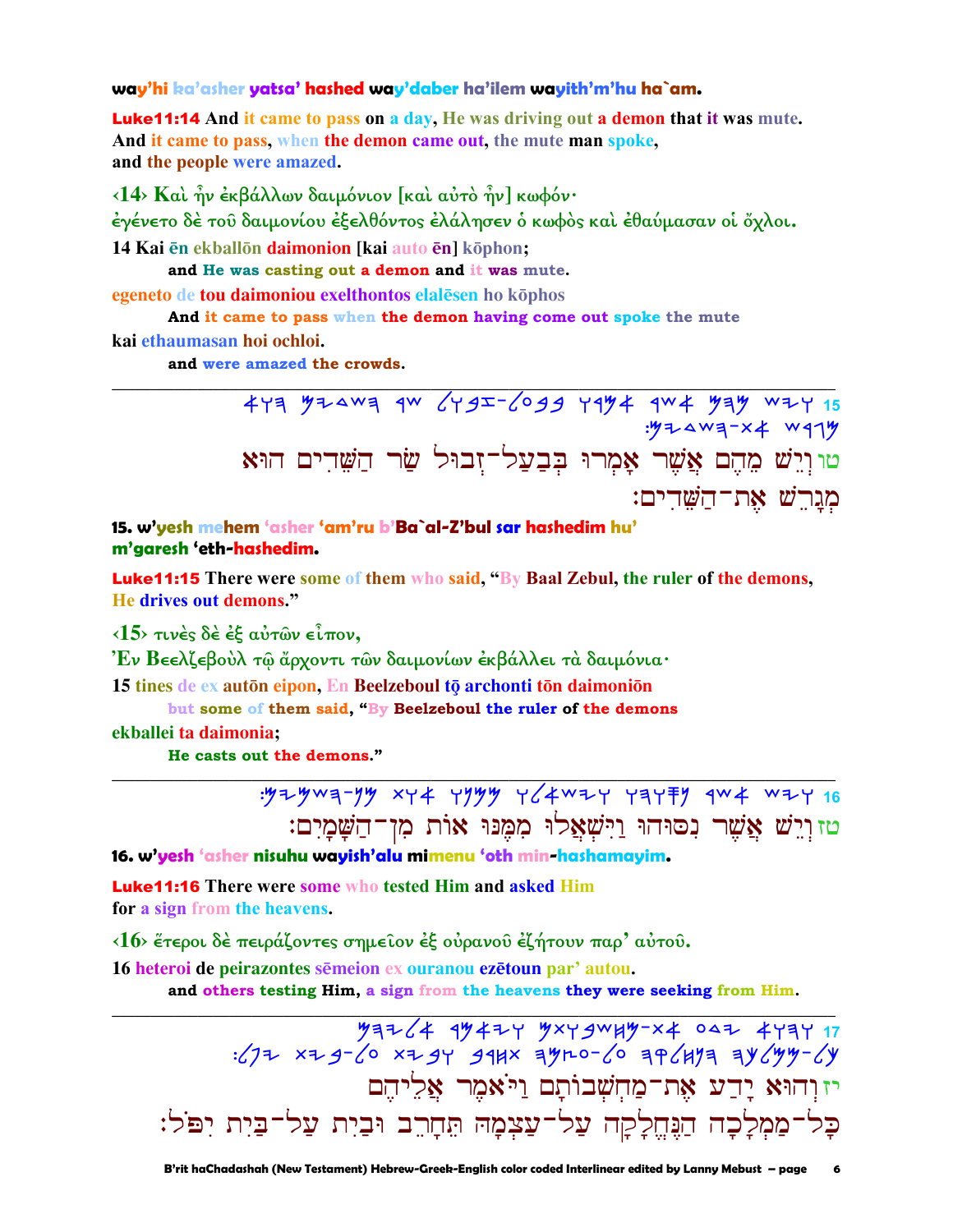### 17. w'hu' yada` 'eth-mach'sh'botham wayo'mer 'aleyhem kal-mam'lakah hanechelagah `al-`ats'mah techareb ubayith `al-bayith yipol.

**Luke11:17** He knew their thoughts and said to them, "Every kingdom divided against itself shall be destroyed, and a house shall fall against a house."

<17> αύτος δέ είδώς αύτων τα διανοήματα είπεν αύτοις,

Πάσα βασιλεία έφ' έαυτήν διαμερισθείσα έρημούται και οίκος έπι οίκον πίπτει.

17 autos de eidos auton ta dianoemata eipen autois. Pasa basileia eph<sup>3</sup> heauten

but He having known their thoughts said to them, "Every kingdom against itself diameristheisa erēmoutai kai oikos epi oikon piptei.

having been divided is laid waste and a house divided against a house falls."

יחוְנַם־הַשָּׂטְן אִם־נֶחֱלַק עַל־עַצְמוֹ אֵיכָכָה תִּכּוֹן מַמְלַכְתּוֹ כִּי אַמַרְהָם שֵׁבְבַעֲל־זָבוּל מְגָרֵשׁ אֲנִי אָת־הַשֵּׁדִים:

18. w'gam-hasatan 'im-nechelaq `al-`ats'mo 'eykakah tikon mam'lak'to ki 'amar'tem sheb'Ba`al-Z'bul m'garesh 'ani 'eth-hashedim.

**Luke11:18** "Even if the satan is divided against himself, how then shall his kingdom remain firm? For you say that by Baal Zebul I drive out the demons."

(18) εί δέ καί ο Σατανας έφ' έαυτον διεμερίσθη, πως σταθήσεται ή βασιλεία αύτου; ότι λέγετε έν Βεελζεβούλ έκβάλλειν με τα δαιμόνια.

18 ei de kai ho Satanas eph<sup>3</sup> heauton diemeristhe, pos stathesetai he basileia autou? "and if also Satan against himself was divided, how shall stand his kingdom?

hoti legete en Beelzeboul ekballein me ta daimonia.

because you say by Beelzeboul that I cast out the demons."

 $749$  4y2y3  $6$ y3I-6039 yzAwa-x4 wqyy 7y4-y4y 19  $:$  "yyz  $\otimes$  7w  $\vee$  7 z = z = yy = x = yz x + yz w q 1 y y = x = yz יטוְאָם־אֲנִי מְנָרֵשׁ אֶת־הַשֵּׁדִים בְּבַעַל־זִבוּל בִּנִיכֵם בִּמִי הם מִנַרַשִׁים אֹתַם עַל־כֵּן הֵמָּה יִהְיוּ שֹׁפְטֵיכֶם:

19. w'im-'ani m'garesh 'eth-hashedim b'Ba`al-z'bul b'neykem b'mi hem m'garashim 'otham `al-ken hemah yih'yu shoph'teykem.

**Luke11:19 "And if I drive out the demons by Baal Zebul,** by whom do your sons drive them out? Therefore they shall be your judges!"

<19> εί δέ έγω έν Βεελζεβούλ έκβάλλω τα δαιμόνια, οι υιοί ύμων έν τίνι

έκβάλλουσιν;

διά τούτο αύτοι ύμων κριται έσονται.

19 ei de egō en Beelzeboul ekballō ta daimonia, hoi huioi hymōn

"but if I by Beelzeboul cast out the demons, your sons

en tini ekballousin? dia touto autoi hymon kritai esontai.

by whom do they cast them out? Therefore they your judges shall be."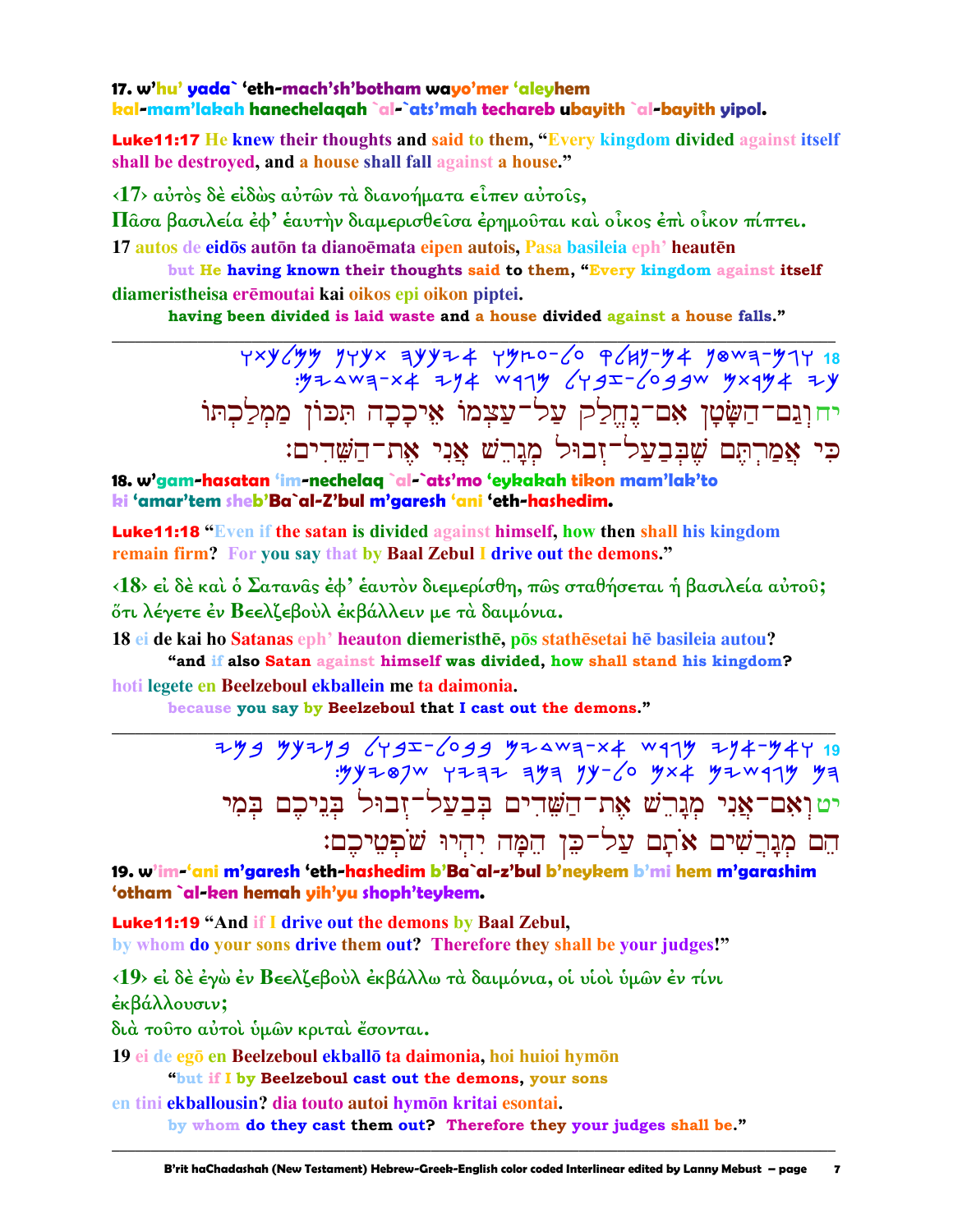כואם־באֲצִבַּע אֱלֹהִים מְגַרֵשׁ אֲנִי אָת־הַשֵּׁדִים הִנָּה הִגִּיעַה אֱלֵיכֶם מַלְכוּת הַאֱלֹהִים:

20. w'im-b'ets'ba` 'Elohim m'garesh 'ani 'eth-hashedim hinneh higi`ah 'aleykem mal'kuth ha'Elohim.

**Luke11:20 "But if by the finger of the Elohim I drive out demons.** behold, the kingdom of the Elohim has arrived to you!"

<20> εί δέ έν δακτύλω θεού [έγω] έκβάλλω τα δαιμόνια, άρα έφθασεν έφ' ύμας ή βασιλεία του θεου. 20 ei de en daktylō theou [egō] ekballō ta daimonia, but if by the finger of Elohim I cast out the demons,

ara ephthasen eph' hymas he basileia tou theou.

then came upon you the kingdom of the Elohim.

: YWYY9 3232 YY (W YZ CO YAWYY Y9124-X4 9YW 9Y 973WY 21 כאַכִּשֵׁהַגִּבּוֹר שֹׁמֵר אָת־הֲצֶרוֹ וְנִשְׁקוֹ עָלָיו שָׁלוֹם יִהְיֵה רִכוּשׁוֹ:

21. k'shehagibor shomer 'eth-chatsero w'nish'qo `alayu shalom yih'yeh r'kusho.

**Luke11:21 "When a mighty man guards his court and his weapon is upon him,** his possessions shall have peace."

<21> όταν ο ίσχυρός καθωπλισμένος φυλάσση την έαυτου αύλήν,

έν είρήνη έστιν τα υπάρχοντα αυτου·

21 hotan ho ischyros kathōplismenos phylassę tēn heautou aulēn,

"when the strong one having been well equipped, guards the palace of himself en eirēnē estin ta hyparchonta autou;

in peace are his possessions."

79WJ-X4 YJYY 4WZ YJPXY YJYY 9IH YZ6 4YJZ-Y4Y 22 כבוְאִם־יָבוֹא עָלִיו חָזָק מִמֶּנּוּ וּתְקַפוֹ יִשָּׂא מִמֵּנּוּ אֶת־נִשְׁקוֹ אֲשֶׁר בָּטַח־בּוֹ וְאָת־מַלְקֹחוֹ יִחַלֵּק:

22. w'im-yabo' `alayu chazaq mimenu uth'qapho yisa' mimenu 'eth-nish'go 'asher batach-bo w'eth-mal'gocho y'chaleg.

**Luke11:22** "But when someone stronger than him comes against him and overpowers him, He shall take his weapon that he trusted in from him and divide his spoils."

<22> έπαν δε ίσχυρότερος αύτου έπελθών νικήση αύτόν, την πανοπλίαν αύτου αίρει έφ' ή έπεποίθει και τα σκύλα αύτου διαδίδωσιν.

22 epan de ischyroteros autou epelthōn nikēsē auton,

but when a stronger one than him having come overcomes him,

tēn panoplian autou airei eph' hē epepoithei kai ta skyla autou diadidōsin.

his armor he takes, on which he had depended and his spoils he distributes.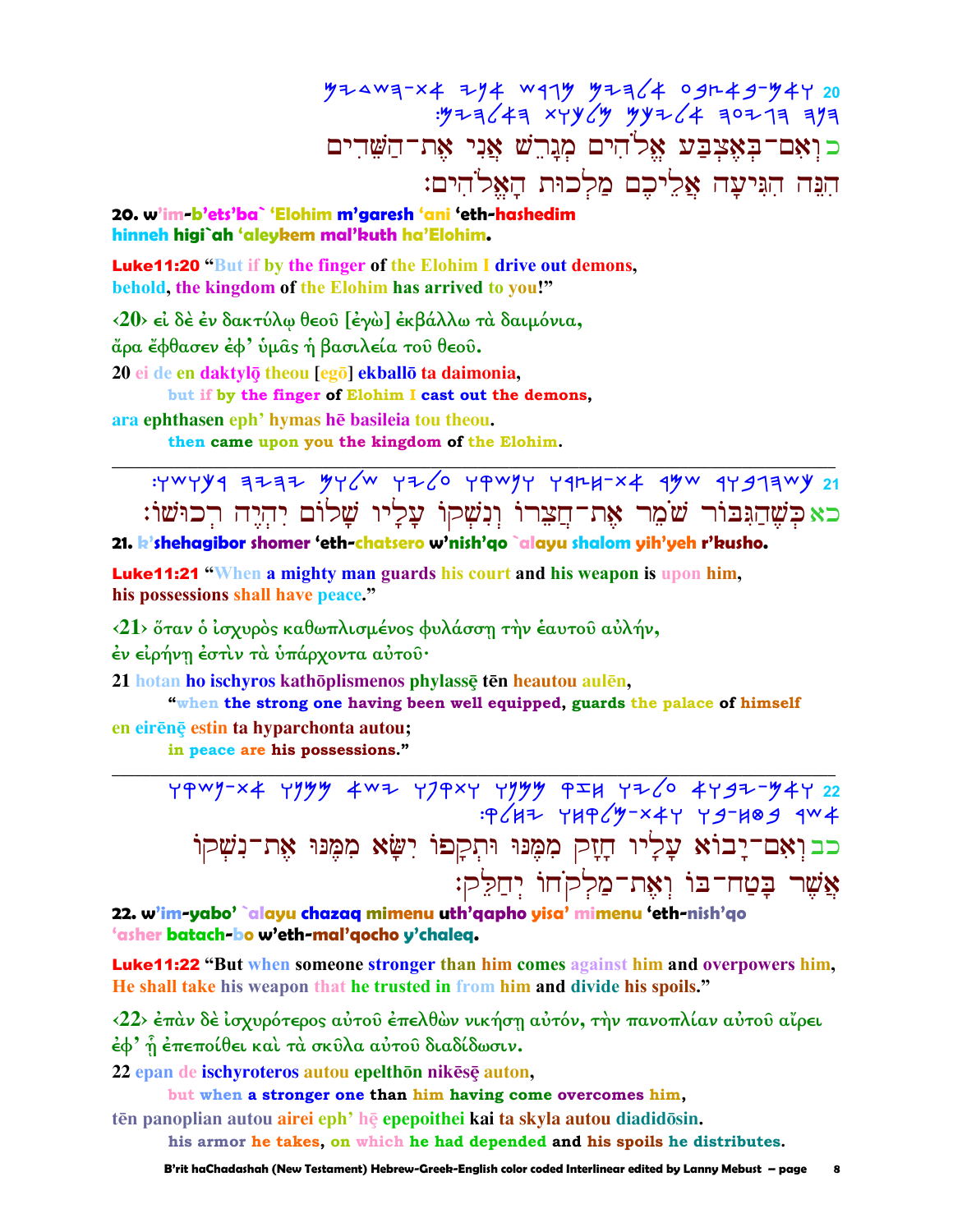24796 449 2x4 49924 4w4 64 23 כגכל אֲשֶׁר אִינֵנּוּ אָתִי הוּא לְנְגִדִי וַאֲשֶׁר אִינֵנּוּ מִכְנֵּם אָתִּי הוּא מִפְזֶּר:

23. kol 'asher 'eynenu 'iti hu' l'neg'di wa'asher 'eynenu m'kanes 'iti hu' m'phazer.

**Luke11:23** "Everyone who is not with Me is against Me, and whoever does not gather with Me scatters."

 $\langle 23 \rangle$  δ μή ὢν μετ' έμοῦ κατ' έμοῦ ἐστιν, καὶ δ μή συνάγων μετ' έμοῦ σκορπίζει.

23 ho me on met' emou kat' emou estin.

"the one not being with Me against Me is, kai ho mē synagōn met' emou skorpizei.

and the one not gathering with Me scatters."

 $x + y + y = 0$  88  $Y$  wx  $y = 4 - y$  ax  $4 - 1$   $x = 4$  at  $x = 4$   $y = 4$  at  $x = 4$ : www =x4r= qw4 =xx2 g- (4 כר הריח הַטִּמְאָה אַחֲרֵי צִאתָהּ מִן־הָאָדָם תִּשׁוֹטֵט בִּמְקֹמוֹת צִיַּה לְבָקֵשׁ־לַָה מַנוֹחַ וְלֹא תִמְצָא אָז תֹּאמַר אַשׁוּבָה־נַּא אֱל־בֵיתִי אֱשֶׁר יַצַאתִי מִשַּׁם:

24. haruach hat'me'ah 'acharey tse'thah min-ha'adam t'shotet bim'qomoth tsiah l'baqesh-lah manoach w'lo' thim'tsa' 'az to'mar 'ashubah-na' 'el-beythi 'asher yatsa'thi misham.

**Luke11:24** "the impure spirit, after it goes out from a man. wanders through dry places seeking a place to rest but it does not finding one. Then it says, 'Let me return to my house where I came from there."

<24> Όταν τὸ ἀκάθαρτον πνεῦμα ἐξέλθη ἀπὸ τοῦ ἀνθρώπου, διέρχεται δι' άνύδρων τόπων ζητοῦν ανάπαυσιν και μη ευρίσκον· Γτότε] λέγει, Υποστρέψω είς τον οίκόν μου ὄθεν έξηλθον· 24 Hotan to akatharton pneuma exelthe apo tou anthropou, "when the unclean spirit goes out from the man dierchetai di'anydrōn topōn zētoun anapausin kai mē heuriskon;

it goes through waterless places seeking a resting place and not finding one. [tote] legei, Hypostrepsō eis ton oikon mou hothen exelthon;

Then it says, 'I shall return to my house from where I came out.""

## כהובבוֹאה תמצא אֹתוֹ מטאטא וּמחדר:

9

### 25. ub'bo'ah tim'tsa' 'otho m'tu'ta' um'hudar.

**Luke11:25** "After it comes in, it shall find it swept and decorated."

<25> και έλθον ευρίσκει σεσαρωμένον και κεκοσμημένον. B'rit haChadashah (New Testament) Hebrew-Greek-English color coded Interlinear edited by Lanny Mebust — page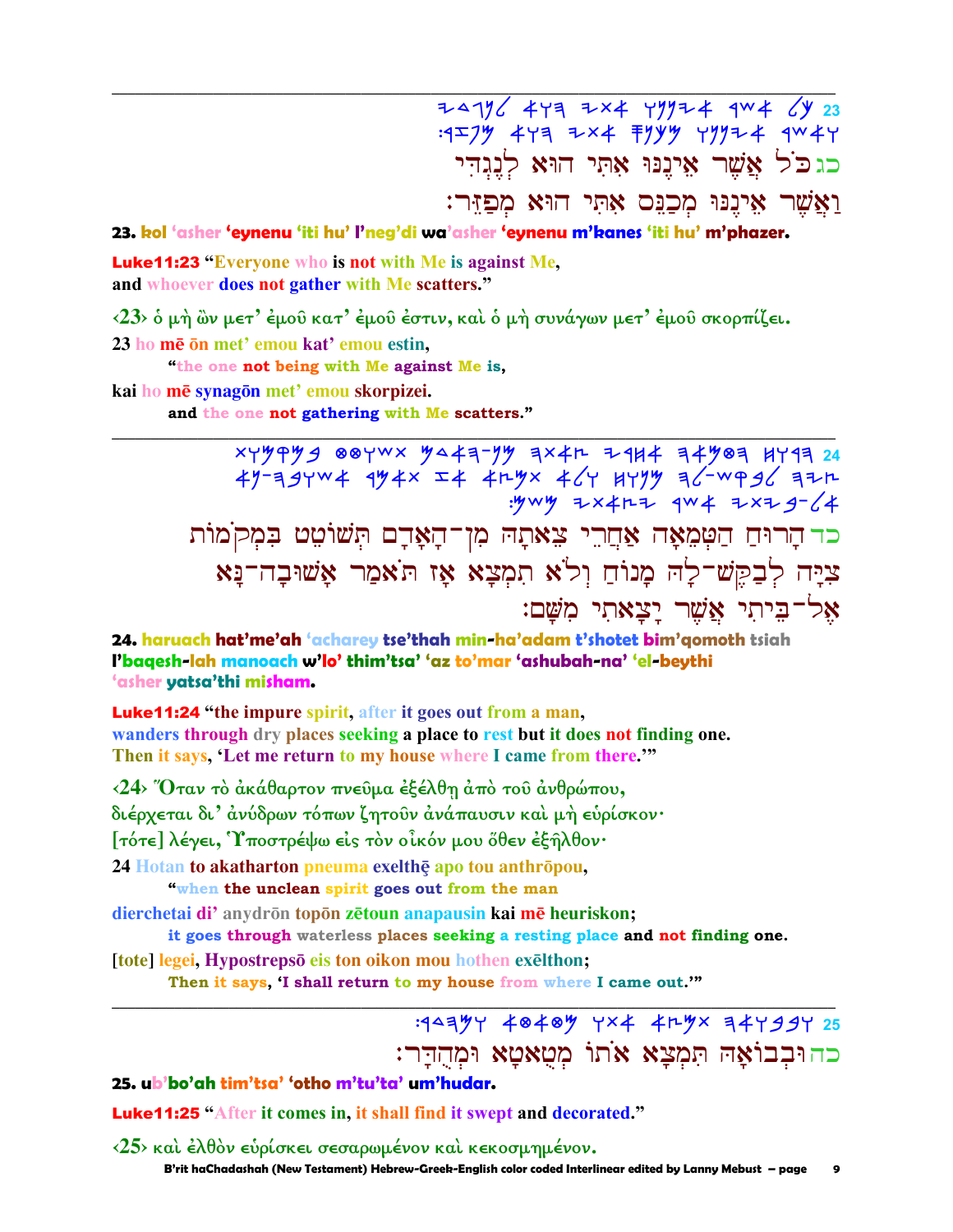### 25 kai elthon heuriskei sesarōmenon kai kekosmēmenon. "and having come it finds it having been swept and having been put in order."

 $7999$  xyoq xyqu4 xyuyq ogw 3up (y y x 3u4y 26 : YXZW44 99 4893 4833 9443 XZ444 3XZ3Y 9W Y99WY Y49Y כוואַחַר תֵּלֶךְ וְלַקְחָה שֶׁבַע רוּחוֹת אֲחֶרוֹת רָעוֹת מְמֵנַּה וּבַאוּ וִשַּׁכְנוּ שֵׁם וְהַיְתָה אָחֲרִית הַאֲדָם הַהוּא רַעַה מֶרֵאֹשִׁיתוֹ:

26. w'achar tele'k w'lag'chah sheba` ruchoth 'acheroth ra`oth mimenah uba'u w'shak'nu sham w'hay'thah 'acharith ha'adam hahu' ra`ah mere'shitho.

**Luke11:26 "After it goes, it takes with it seven other spirits more evil than itself,** and they come and live there, and the end of that man is worse than his beginning."

 $\langle 26 \rangle$  τότε πορεύεται και παραλαμβάνει έτερα πνεύματα πονηρότερα εαυτου επτα και είσελθόντα κατοικει έκει·

και γίνεται τα έσχατα του ανθρώπου εκείνου χείρονα των πρώτων.

26 tote poreuetai kai paralambanei hetera pneumata ponērotera heautou hepta "then it goes and takes other spirits more evil than itself, seven,

kai eiselthonta katoikei ekei; kai ginetai ta eschata tou anthrōpou ekeinou

and having entered it dwells there. And becomes the last condition of that man cheirona tōn prōtōn.

worse than the first."

 $\frac{1}{27}$   $\frac{1}{27}$   $\frac{1}{27}$   $\frac{1}{27}$   $\frac{1}{27}$   $\frac{1}{27}$   $\frac{1}{27}$   $\frac{1}{27}$   $\frac{1}{27}$   $\frac{1}{27}$   $\frac{1}{27}$   $\frac{1}{27}$   $\frac{1}{27}$   $\frac{1}{27}$   $\frac{1}{27}$   $\frac{1}{27}$   $\frac{1}{27}$   $\frac{1}{27}$   $\frac{1}{27}$   $\frac{1}{27}$   $yx4wy$  4w4 9097 24w4 4264 494x4 76447 244 74w9  $\mathbb{R}$   $\mathbb{R}$   $\mathbb{R}$   $\mathbb{R}$   $\mathbb{R}$   $\mathbb{R}$   $\mathbb{R}$   $\mathbb{R}$   $\mathbb{R}$   $\mathbb{R}$   $\mathbb{R}$   $\mathbb{R}$   $\mathbb{R}$   $\mathbb{R}$   $\mathbb{R}$   $\mathbb{R}$   $\mathbb{R}$   $\mathbb{R}$   $\mathbb{R}$   $\mathbb{R}$   $\mathbb{R}$   $\mathbb{R}$   $\mathbb{R}$   $\mathbb{R}$   $\mathbb{$ כזוַיִהִי כִּדְבְּרוֹ אֶת־הַדִּבְרִים הָאֵלֵּה וְאִשָּׁה אַחַת מִן־הָעָם נַשְׂאָה אֶת־קוֹלַהּ וַתֹּאמֶר אָלִיו אַשְׁרֵי הַבֶּטֶן אֲשֶׁר נְשָׂאַתְךָ וָאֲשָׁרֵי הַשָּׁדַיִם אֲשֶׁר יָנָקְתָּ׃

27. way'hi k'dab'ro 'eth-had'barim ha'eleh w'ishah 'achath min-ha`am nas'ah 'eth-golah wato'mer 'elayu 'ash'rey habeten 'asher n'sa'ath'ak w'ash'rey hashadayim 'asher yanaq'at.

**Luke11:27** And it came to pass, as He said these things, a certain woman from the people lifted her voice and said to Him, "Blessed is the womb that bore You! and blessed are the breasts at which You nursed!"

<27> Έγένετο δέ έν τῷ λέγειν αὐτὸν ταῦτα ἐπάρασά τις φωνὴν γυνὴ ἐκ τοῦ ὄχλου είπεν αύτῶ, Μακαρία ή κοιλία ή βαστάσασά σε και μαστοι οΰς έθήλασας.

27 Egeneto de en to legein auton tauta

And it came about while He says these things,

eparasa tis phōnēn gynē ek tou ochlou eipen autō,

having lifted up a certain her voice woman from the crowd said to Him,

Makaria hē koilia hē bastasasa se kai mastoi hous ethēlasas.

"Blessed is the womb having carried You and the breasts which You sucked."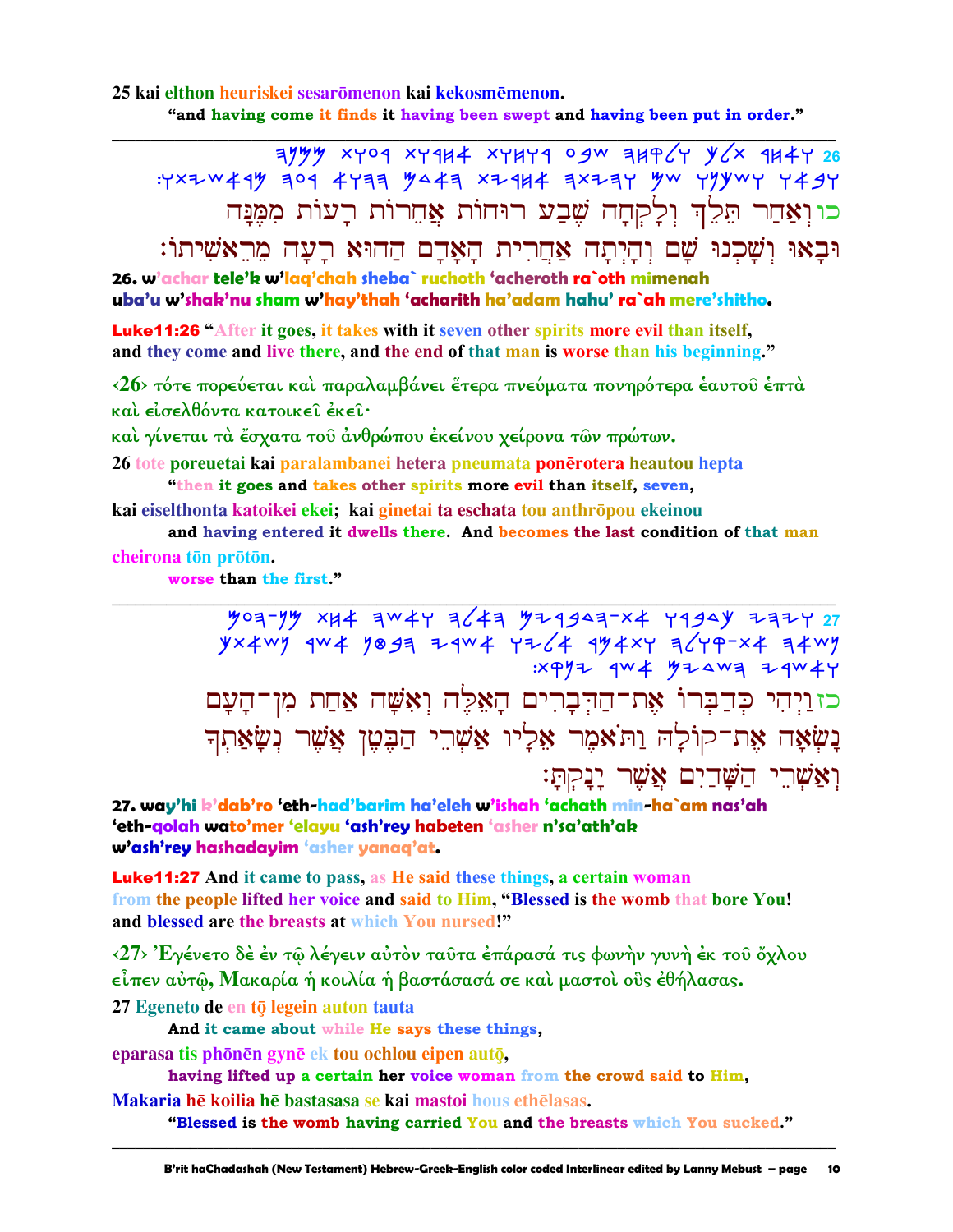כחוְהוּא אָמָר וְאַף כִּי־אַשְׁרֵי הַשֹּׂמְעִים וְהַשֹּׁמְרִים אֶת הִבָר הַאֲלֹהִים:

YZJ HXJZY 91-50 R9PA9Y 29

28. w'hu' 'amar w'aph ki-'ash'rey hashom'`im w'hashom'rim 'eth d'bar ha'Elohim.

**Luke11:28** But He said, "Even more so, blessed are those who hear and those who observe the Word of the Elohim."

 $\langle 28 \rangle$  αυτός δέ είπεν.

Μενούν μακάριοι οι άκούοντες τον λόγον του θεου και φυλάσσοντες.

28 autos de eipen, Menoun

But he said. "On the contrary

makarioi hoi akouontes ton logon tou theou kai phylassontes.

blessed are the ones hearing the Word of the Elohim and observing it."

WP34 477 XY4 477 09 9Y4 727 9Y47 9Y47Y  $(47997)$  3942 x44-94 2x(9 4(-9x92 4(x444) כטוּבְהִקַּבֵץ עַם־רַב וַיִּפְתַּח פִּיו וַיֹּאָמַר הַדוֹר הַזֶּה דוֹר רָע הוּאָ אוֹת הוּאָ מְבַקֵּשׁ וְאוֹת לֹא יִנַּתְן־לוֹ בִּלְתִּי אִם־אוֹת יוֹנַה (הַנַּבִיא):

29. ub'higabets `am-rab wayiph'tach piu wayo'mar hador hazeh dor ra` hu' 'oth hu' m'bagesh w'oth lo' yinathen-lo bil'ti 'im-'oth Yonah (hanabi').

**Luke11:29** When a large crowd of people had gathered, He opened his mouth and said, "This generation is a evil generation. It seeks a sign, but a sign shall not be given to it except the sign of Yonah {the prophet}."

<29> Τῶν δέ ὄχλων έπαθροιζομένων ἤρξατο λέγειν,

'Η γενεά αύτη γενεά πονηρά έστιν· σημείον ζητεί,

καὶ σημείον οὐ δοθήσεται αὐτῆ εἰ μὴ τὸ σημείον Ἰωνα τοῦ προφήτου.

29 Tōn de ochlōn epathroizomenōn ērxato legein,

And as the crowds are gathering even more he began to say,

Hē genea hautē genea ponēra estin:

"This generation an evil generation is.

sēmeion zētei, kai sēmeion ou dothēsetai autē

It is seeking a sign, and a sign shall not be given to it

ei mē to sēmeion lōna [tou prophētou].

except the sign of Jonah the prophet."

לִכִּי כַּאֲשֶׁר הָיָה יוֹנָה לְאֲנְשֵׁי נִינְוֵה לְאוֹת כֵּן יִהְיֵה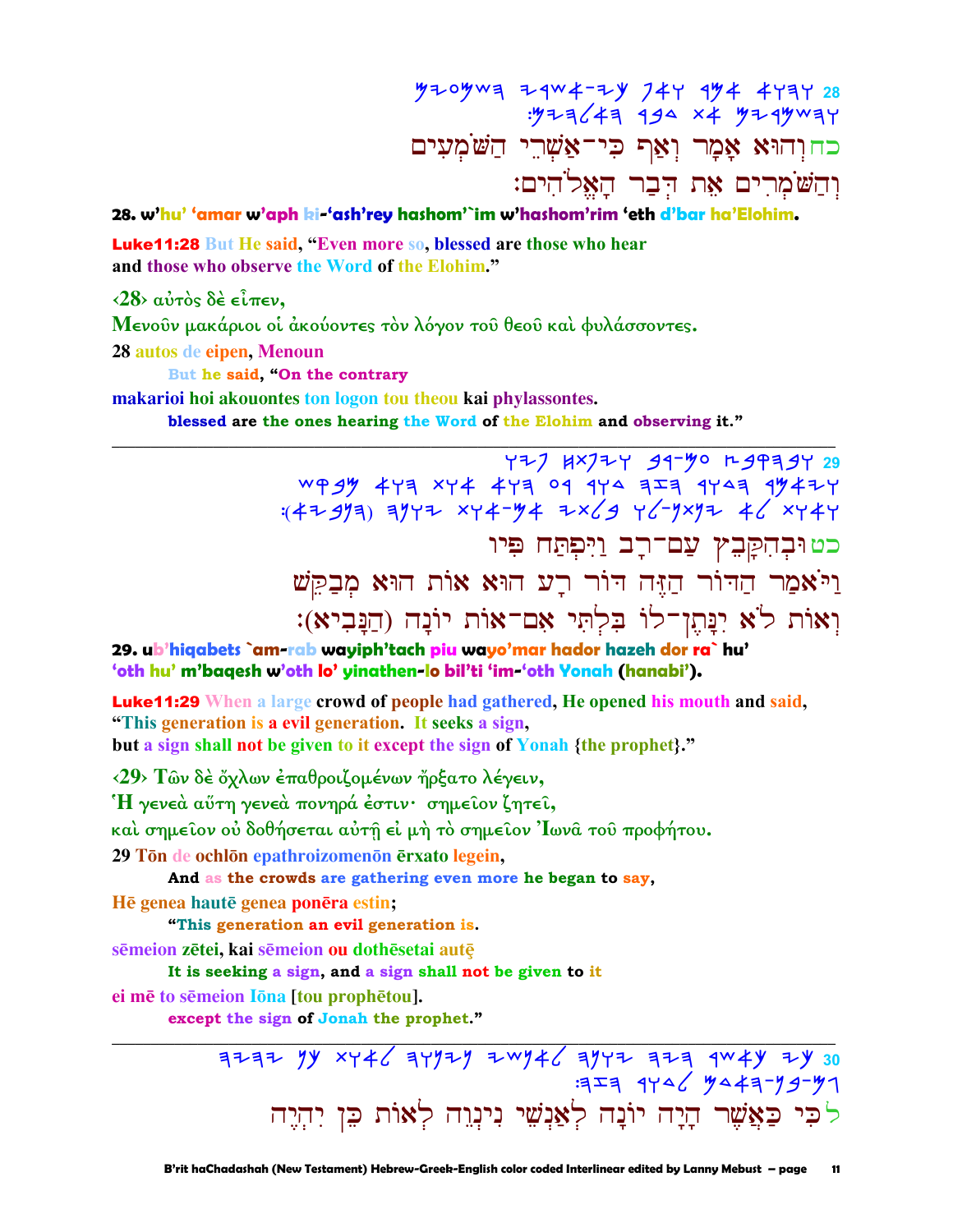## גם־בִּוְ־הַאֲרָם לַדוֹר הַזֶּה:

### 30. ki ka'asher hayah Yonah I'an'shey Nin'weh I'oth ken yih'yeh gam-Ben-ha'Adam lador hazeh.

**Luke11:30 "For just as Yonah was a sign to the people of Nineweh,** so shall the Son of Man be for this generation."

<30> καθώς γάρ έγένετο 'Iωνας τοις Νινευίταις σημείον, ούτως έσται και ο υίος του άνθρώπου τη γενεα ταύτη.

30 kathōs gar egeneto Iōnas tois Nineuitais sēmeion,

"For just as Jonah became to the Ninevites a sign,

houtos estai kai ho huios tou anthropou tē genea tautē. so shall be also the Son of Man to this generation."

> $757$  4443 2wy4-yo 87wy 4yox yyzx xy/y 31 לא מַלִכַּת תִּימָן תַּעֲמֹד לַמְּשִׁפָּט עִם־אַנִשֵׁי הַדוֹר הַזִּה וְהִרְשִׁיעָה אוֹתָם כִּי בָאָה מִקְצוֹת הָאָרֵץ לְשָׁמֹעַ את־חַכִמַת שִׁלֹמֹה וְהִנֵּה יֵשׁ־פֹּה נָּדוֹל מִשְׁלֹמֹה:

31. mal'kath Teyman ta`amod lamish'pat `im-'an'shey hador hazeh w'hir'shi`ah 'otham ki ba'ah miq'tsoth ha'arets lish'mo`a 'eth-chak'math Sh'lomoh w'hinneh yesh-poh gadol mish'lomoh.

Luke11:31 "The Queen of Teyman shall stand in judgment of the men of this generation and condemn them, because she came from the ends of the earth to hear the wisdom of Shelomoh. But behold! There is one greater than Shelomoh here."

<31> βασίλισσα νότου έγερθήσεται έν τη κρίσει μετά των άνδρων της γενεας ταύτης και κατακρινεί αύτούς, ὅτι ἦλθεν ἐκ τῶν περάτων τής γής ἀκούσαι τήν σοφίαν Σολομώνος, και ίδου πλείον Σολομώνος ώδε.

31 basilissa notou egerthēsetai en tē krisei

"the Queen of the south shall be raised at the judgment

meta tōn andrōn tēs geneas tautēs kai katakrinei autous,

with the men of this generation and she shall condemn them,

hoti elthen ek tōn peratōn tēs gēs akousai tēn sophian Solomōnos,

because she came from the ends of the earth to hear the wisdom of Solomon,

kai idou pleion Solomonos hode.

and behold one greater than Solomon is here."

 $Y307W13Y$   $3Z3$   $4Y43-y0$   $8Jwy$   $Y4y07$   $3Y17$   $7W14$   $32$ 39429 (441 37-WZ 3934 3942 x42499 49W 43 ZY לב אַנְשִׁי נִינְוָה יַעֲמָדוּ לַמְשִׁפָּט עִם־הַדּוֹר הַזֶּה וְהִרְשִׁיעָהוּ כִּי הֵם שָׁבוּ בִקְרִיאַת יוֹנָה וְהִנֵּה יֵשׁ־פֹּה נֵּדוֹל מִיוֹנָה: 32. 'an'shey Nin'weh ya`am'du lamish'pat`im-hador hazeh w'hir'shi`uhu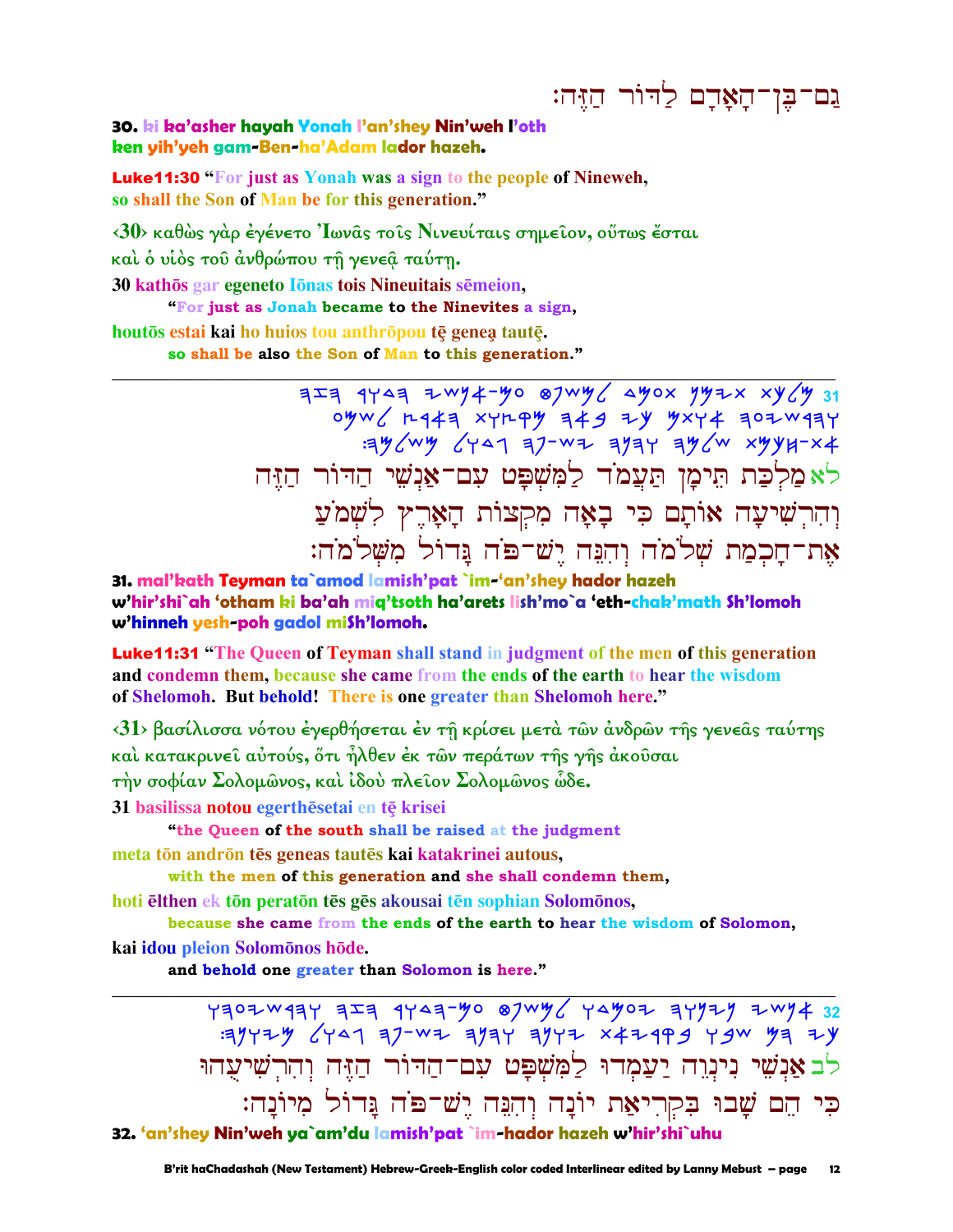### ki hem shabu big'ri'ath Yonah w'hinneh yesh-poh gadol miYonah.

**Luke11:32** "The men of Nineweh shall stand in judgment of this generation and condemn it, because they repented at the preaching of Yonah. Behold, there is something greater than Yonah here."

<32> άνδρες Νινευίται άναστήσονται έν τη κρίσει μετά της γενεας ταύτης καὶ κατακρινοῦσιν αὐτήν· ὅτι μετενόησαν εἰς τὸ κήρυγμα Ἰωνᾶ, καὶ ἰδού πλεῖον Ἰωνα̂ ὧδε.

32 andres Nineuitai anastesontai en te krisei meta tes geneas tautes "Men, Ninevites shall stand up at the judgment with this generation kai katakrinousin autēn; hoti metenoēsan eis to kērygma lōna,

and shall condemn it. Because they repented at the preaching of Jonah, kai idou pleion Iōna hōde.

and behold one greater than Jonah is here."

 $77747 1000$  Fame of the control of Fancy Party Assembly the Fancy Party State State State State State State State State State State State State State State State State State State State State State State State State Stat לגאין מַדְלִיק־נֵר לַשׁוֹם בַּסֶּתֵר אוֹ־תַחַת הַאֵיפַה כִּי יְשִׂמֲהוּ עַל הַמְּנוֹרָה לְמַעַן יִרְאוּ בָּאֵי הַבַּיִת אֶת־אוֹרוֹ: 33. 'eyn mad'lig-ner lasom basether 'o-thachath ha'eyphah

ki y'simehu `al ham'norah l'ma`an yir'u ba'ey habayith 'eth-'oro.

**Luke11:33** "One does not kindle a lamp, puts it away in a cellar nor under a bushel measure. But one places it on the lampstand, so that those who come into the house may see its light."

<33> Ούδεις λύχνον άψας είς κρύπτην τίθησιν [ούδε υπό τον μόδιον] άλλ' έπι την λυχνίαν, ίνα οι είσπορευόμενοι το φώς βλέπωσιν.

33 Oudeis lychnon hapsas eis krypten tithesin

"No one having lit a lamp in a hidden place puts it,

**foude** hypo ton modion

neither under the measuring bucket.

all'epi tēn lychnian, hina hoi eisporeuomenoi to phōs blepōsin.

but on the lampstand, in order that the ones entering the light may see."

 $39777 - 97$  ywyr aog axriagr grai y7rn-6y לדנר הַגּוּף הוּא הָעָיִן לָכֶן עִינִד כִּי־תִהְיֵה תִמִימָה גַּם כָּל־גּוּפְךָ יֵאוֹר וּבִהְיוֹתָהּ רָעָה וְחָשַׁךְ גַּם־גּוּפֶּךְ:

34. ner haguph hu' ha`ayin laken `eyn'ak ki-thih'yeh th'mimah gam kal-guph'ak ye'or ubih'yothah ra`ah w'chasha'k gam-gupheak.

**Luke11:34** "The eye is the lamp of your body. Thus if your eye is clear, all your body also is illuminated. And when it is evil, your body also is darkened."

<34> δ λύχνος του σώματός έστιν δ όφθαλμός σου.

őταν ὁ ὀφθαλμός σου ἁπλοῦς ή, καὶ ὅλον τὸ σῶμά σου φωτεινόν ἐστιν·

B'rit haChadashah (New Testament) Hebrew-Greek-English color coded Interlinear edited by Lanny Mebust - page  $13$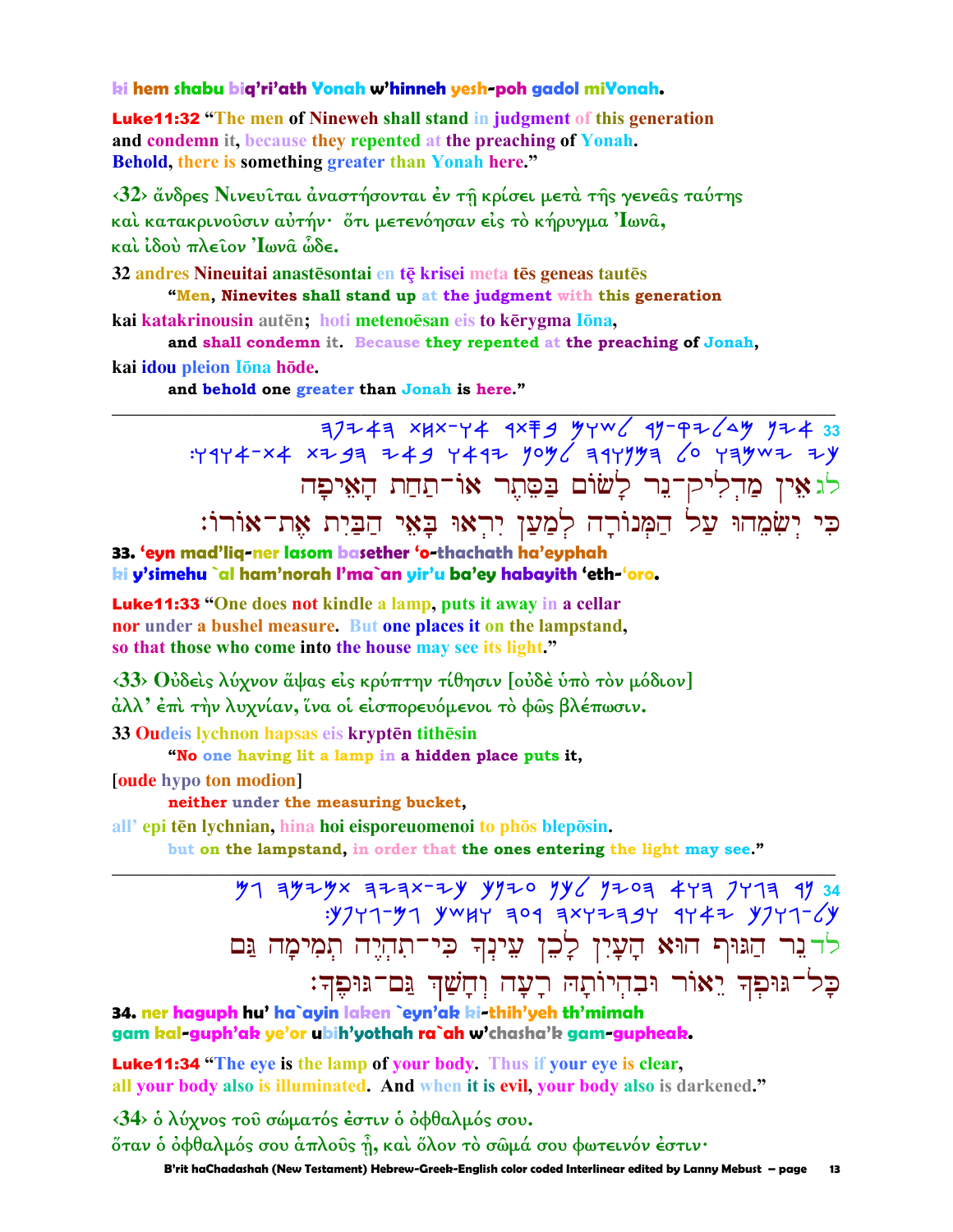έπάν δέ πονηρός ή, καί τό σώμά σου σκοτεινόν.

34 ho lychnos tou somatos estin ho ophthalmos sou.

"The lamp of the body is your eye.

hotan ho ophthalmos sou haplous  $\bar{e}$ , kai holon to soma sou photeinon estin; When your eye is sound, then your entire body is full of light.

epan de ponēros ē, kai to soma sou skoteinon.

But when it is sick, then your body is full of darkness."

 $y = 3999$   $y = 404$   $y = 494$   $y = 12$   $y = 12$   $y = 12$   $y = 12$   $y = 12$   $y = 12$   $y = 12$   $y = 12$   $y = 12$   $y = 12$   $y = 12$   $y = 12$   $y = 12$   $y = 12$   $y = 12$   $y = 12$   $y = 12$   $y = 12$   $y = 12$   $y = 12$   $y = 12$   $y = 12$   $y = 12$   $y = 12$  להעל־כֵּן הִשָּׁמֵר־לַ֣ךְ פֵּן־יֵחִשַׁךְ הָאוֹר אֲשֶׁר בִקְרִבֵּךְ:

35. `al-ken hishamer-l'ak pen-yech'sha'k ha'or 'asher b'gir'beak.

**Luke11:35 "Therefore watch out for yourselves** lest the light that is within you is darkened."

 $35$  σκόπει ούν μή τὸ φῶς τὸ ἐν σοι σκότος ἐστίν.

35 skopei oun mē to phōs to en soi skotos estin.

"See to it then that, not the light in you is darkness."

 $yw + 194 - 6y$   $y - 9$   $y + 4y$   $y + 76y$   $y - 74y + 194y$  36  $747$   $9499$   $919$   $919$   $92$   $9147$   $924$   $9149$   $9147$   $114$ לו וִהְנֵה אָם־גּוּפְדְּ כָלוֹ אוֹר וְאֵין בּוֹ כָל־הִבֲר־חֹשֵׁךְ אֶז יֵאוֹר כִּלוֹ כִאָלוּ יַאִיר לִדְ הַנֵּר בִּבְרַק נַגְהוֹ:

36. w'hinneh 'im-guph'ak kulo 'or w'eyn bo kal-d'bar-chshe'k 'az ye'or kulo k'ilu ya'ir l'ak haner bib'raq nag'ho.

**Luke11:36 "Behold, if your body is all of it light** 

and there is no whole matter of darkness in it, then all of it shall be illuminated, like a lamp that shines you with its rays of brightness."

 $\langle 36 \rangle$  εί ούν το σώμά σου όλον φωτεινόν, μη έχον μέρος τι σκοτεινόν, έσται φωτεινὸν ὅλον ὡς ὅταν ὁ λύχνος τῆ ἀστραπῆ φωτίζῃ σε.

36 ei oun to sōma sou holon phōteinon, mē echon meros ti skoteinon,

"if therefore, your body is whole full of light, not having any part dark,

estai phōteinon holon hōs hotan ho lychnos tē astrapē phōtizē se.

it shall be all full of light as when the lamp with the light shines on you."

524 7x4 6446 444 447 7744 4947 77444 77444 : 9 투 구 H 지 국 X 구 3 국 4 9 구 H לזוַיְהִי בְדַבְּרוֹ וַיִּבַקֵּשׁ מִמֵּנּוּ פַּרוּשׁ אָחַד לֵאֲכֹל אַתּוֹ לַחִם ויבא הביתה ויסב:

37. way'hi b'dab'ro way'baqesh mimenu Parush 'echad le'ekol 'ito lachem wayabo' habay'thah wayaseb.

**Luke11:37** And it came to pass when He was speaking, a certain Parush asked Him to eat bread with him. So He came to the house and reclined.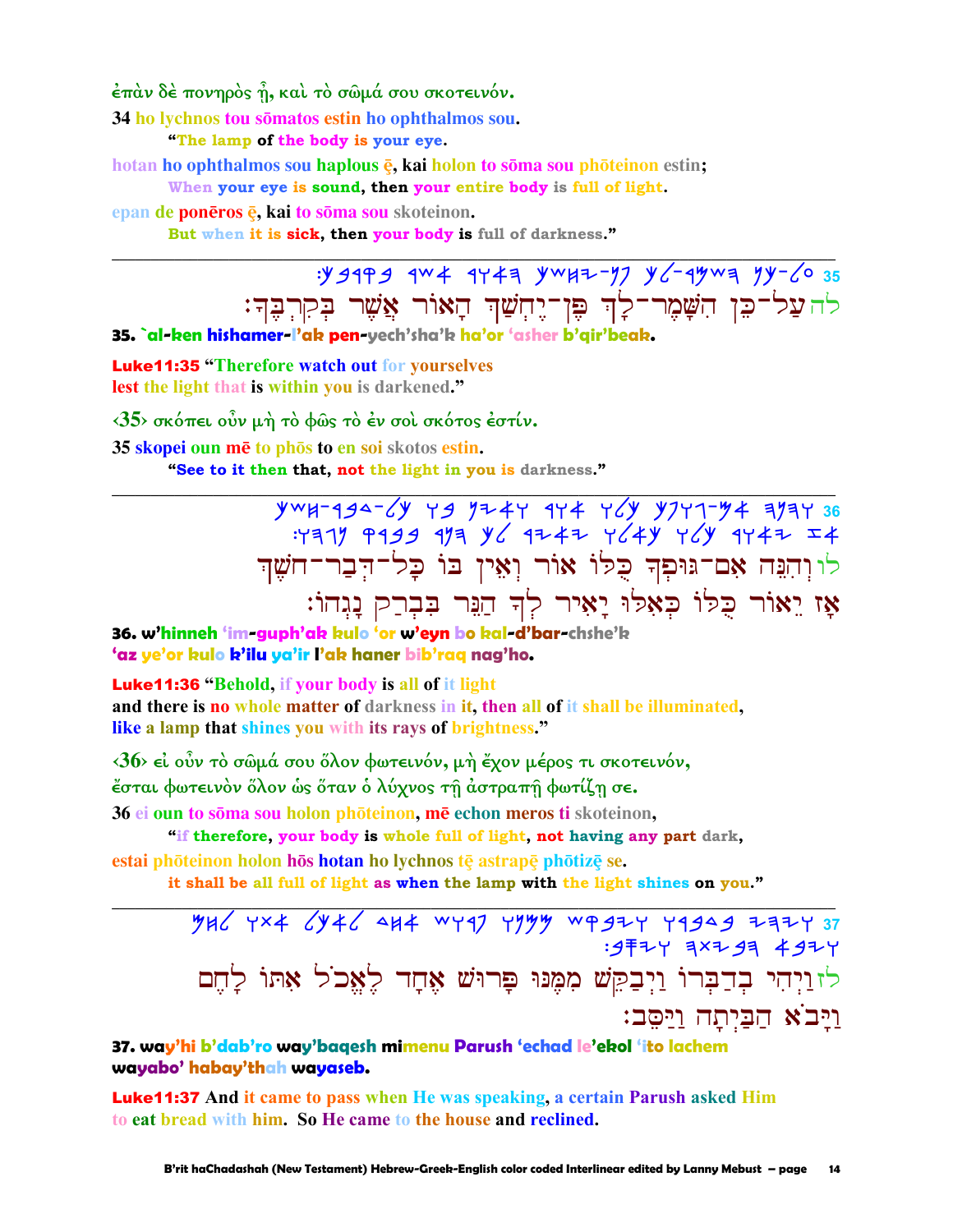<37> Έν δέ τώ λαλήσαι έρωτα αύτον Φαρισαίος όπως άριστήση παρ' αύτω· είσελθών δέ άνέπεσεν.

37 En de tō lalesai erōta auton Pharisaios hopos aristese par' auto;

Now while he spoke, asked Him a Pharisee that He might have a meal with him. eiselthōn de anepesen.

and having entered He reclined at table.

3yxzy wyq73 4924 38 : 34YO F 3 2976 39YW 4 4 Y 2 42 69-46 4W 4 לחוירא הפרוּשׁ ויתמה

אֲשֶׁר לֹא־נַטֲל יַדִיו רִאשׁוֹנַה לִפְגֵי הַסְּעוּדָה:

38. wayar' haParush wayith'mah 'asher lo'-natal yadayu ri'shonah liph'ney has'`udah.

**Luke11:38** The Parush saw and was amazed that He had not first washed his hands before the meal.

<38> ο δέ Φαρισαΐος ίδών έθαύμασεν ότι ού πρώτον έβαπτίσθη πρό του άρίστου.

38 ho de Pharisaios idon ethaumasen

and the Pharisee, having seen this was amazed

hoti ou prōton ebaptisthe pro tou aristou.

that not first he did wash before the meal.

 $\frac{9}{4} \times 4 \frac{9}{4} \frac{4}{4} \frac{9}{4} \frac{4}{4} \frac{1}{4} \frac{1}{4} \frac{1}{4} \frac{1}{4} \frac{1}{4} \frac{1}{4} \frac{1}{4} \frac{1}{4} \frac{1}{4} \frac{1}{4} \frac{1}{4} \frac{1}{4} \frac{1}{4} \frac{1}{4} \frac{1}{4} \frac{1}{4} \frac{1}{4} \frac{1}{4} \frac{1}{4} \frac{1}{4} \frac{1}{4} \frac{1}{4} \frac{1}{4} \frac{1}{4} \frac{1}{4} \frac{1}{4$ לטויאמֶר אַלְיוּ הָאָדוֹן הֵן עַתָּה הַפְּרוּשִׁים מְטַחֲרִים אַתֶּם אֶת־הַכּוֹס וְהַקִּעֲרָה מְחוּץ וְקִרְבְּכֶם מָלֵא גֲזָל וַרָשַׁע:

39. wavo'mer 'elavu ha'Adon hen `atah haP'rushim m'taharim 'atem 'eth-hakos w'haq'`arah michuts w'gir'b'kem male' gazel warasha`.

**Luke11:39** The Adon (Master) said to him, "See now, you the Prushim purify the cup and the dish on the outside, but your insides are full of robbery and wickedness."

 $\langle 39 \rangle$  είπεν δέ ο κύριος προς αυτόν, Νύν υμείς οι Φαρισαίοι το έξωθεν του ποτηρίου καὶ τοῦ πίνακος καθαρίζετε, τὸ δὲ ἔσωθεν ὑμῶν γέμει ἁρπαγῆς καὶ πονηρίας. 39 eipen de ho kyrios pros auton, Nyn hymeis hoi Pharisaioi to exothen tou poteriou

But said the Master to him, now you Pharisees the outside of the cup kai tou pinakos katharizete, to de esōthen hymōn gemei harpagēs kai ponērias. and the dish you clean, but your inside is full of greed and wickedness.

> : YYYX-X4 สพ0-31 494 6 YLYH สพ0 46 37262 FY 40 מהַכִּסִילִים הֲלֹא עֹשֶׂה חוּצוֹ שֵׁל דַבָר גַּם־עַשַׂה אֶת־תּוֹכוֹ:

40. hak'silim halo' `oseh chutso shel dabar gam-`asah 'eth-toko.

**Luke 11:40 "Foolish ones! Does not the one who made its outside** of something also make its inside?"

<40> ἄφρονες, οὐχ ὁ ποιήσας τὸ ἔξωθεν καὶ τὸ ἔσωθεν ἐποίησεν;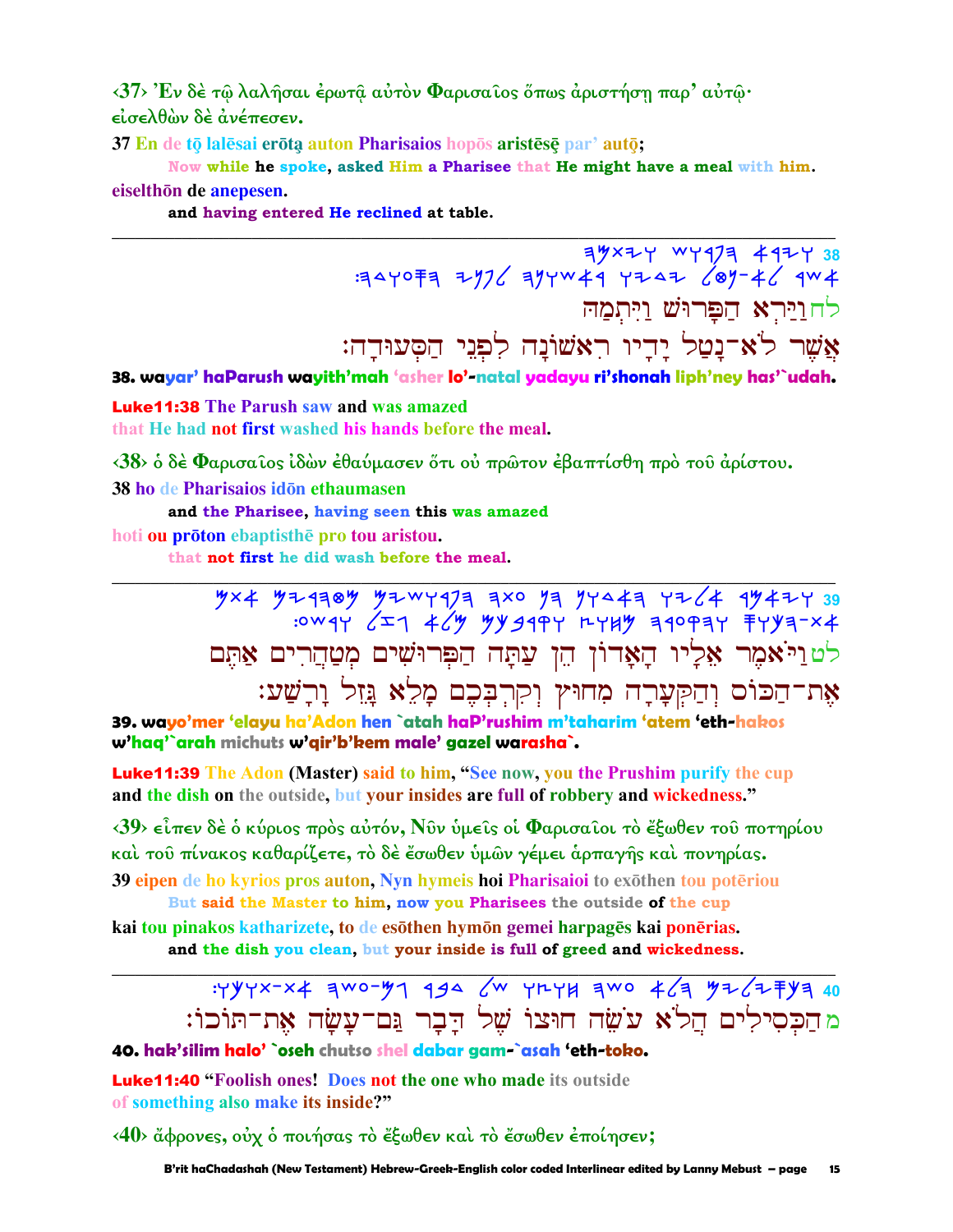40 aphrones, ouch ho poiesas to exothen kai to esothen epoiesen? Fools, did not the one having made the outside also the inside make?

> : yy 6 1730 643 3737 49-144 x4 3 401 6 77 x - 6 9 4 41 מא אֲבָל־תִּנוּ לְצִדַקַה אֵת אֲשֶׁר־בַּם וְהִגָּה הַכֹּל טַהוֹר לַבֶם:

41. 'abal-t'ny lits'dagah 'eth 'asher-bam w'hinneh hakol tahor lakem.

**Luke11:41 "But give what is in them to alms** and behold, everything shall be pure for you."

<41> πλήν τα ένόντα δότε έλεημοσύνην, και ίδου πάντα καθαρα υμίν έστιν.

41 plēn ta enonta dote eleēmosynēn, kai idou panta kathara hymin estin.

But the things being inside give as alms, and behold everything clean to you is.

4x 4x 4x 934 x4y 87wya-x4 924x47 9423-4<br>3x 4x+4 91 4x+2x4 91 4x+2x4 xywo מב אוֹי לַכֵם הַפִּרוּשִׁים הַמְעַשָּׂרִים אֶת־הַמְּנִתָּא וְאָת־הַפִּיגַם וְאֵת כָּל־הַיָּרָק וּמַנִּיחִים אֶת־הַמְּשִׁפָּט וְאָת אַהֲבַת אֵלֹחִים ועליכם לעשות את־אלה ולא להניח גם את־אלה:

42. 'oy lakem haP'rushim ham'`as'rim 'eth-hamin'ta' w'eth-hapigam w'eth kal-hayaraq umanichim 'eth-hamish'pat w'eth 'ahabath 'Elohim wa`aleykem la`asoth 'eth-'eleh w'lo' l'haniach gam 'eth-'eleh.

**Luke11:42** "Woe to you, the Prushim who tithe mint, rue, and every vegetable, and neglect the justice and the love of Elohim! These are the things you should have done and not to leave the other undone as well."

<42> άλλά ούαί ύμιν τοις Φαρισαίοις, ότι άποδεκατούτε το ήδύοσμον καὶ τὸ πήγανον καὶ πᾶν λάχανον καὶ παρέρχεσθε τὴν κρίσιν καί την άγάπην τοῦ θεοῦ· ταῦτα δὲ ἔδει ποιήσαι κάκεῖνα μή παρεῖναι. 42 alla ouai hymin tois Pharisaiois, hoti apodekatoute to heduosmon

"But woe to you Pharisees, because you tithe the mint

kai to pēganon kai pan lachanon kai parerchesthe tēn krisin kai tēn agapēn tou theou; and the rue and every herb and you disregard the justice and the love of Elohim. tauta de edei poiesai kakeina me pareinai.

But these things it was necessary to do and those not to disregard."

7xgg yzyw4q xgw (Ygq 4x zy yzwyq 7q yy 2x+43 מג אוי לָכֶם הַפְּרוּשִׁים כִּי תִאֲהֲבוּ לַשֶּׁבֶת רְאֹשֹׁנִים בִּבתִּי כנסיות ושישאלו בשלומכם בשוקים:

43. 'oy lakem haP'rushim ki th'ehabu lashebeth ri'shonim b'batey k'nesioth w'sheyish'alu bish'lom'kem bash'waqim.

**Luke11:43 "Woe to you the Prushim!** For you love to sit first in the house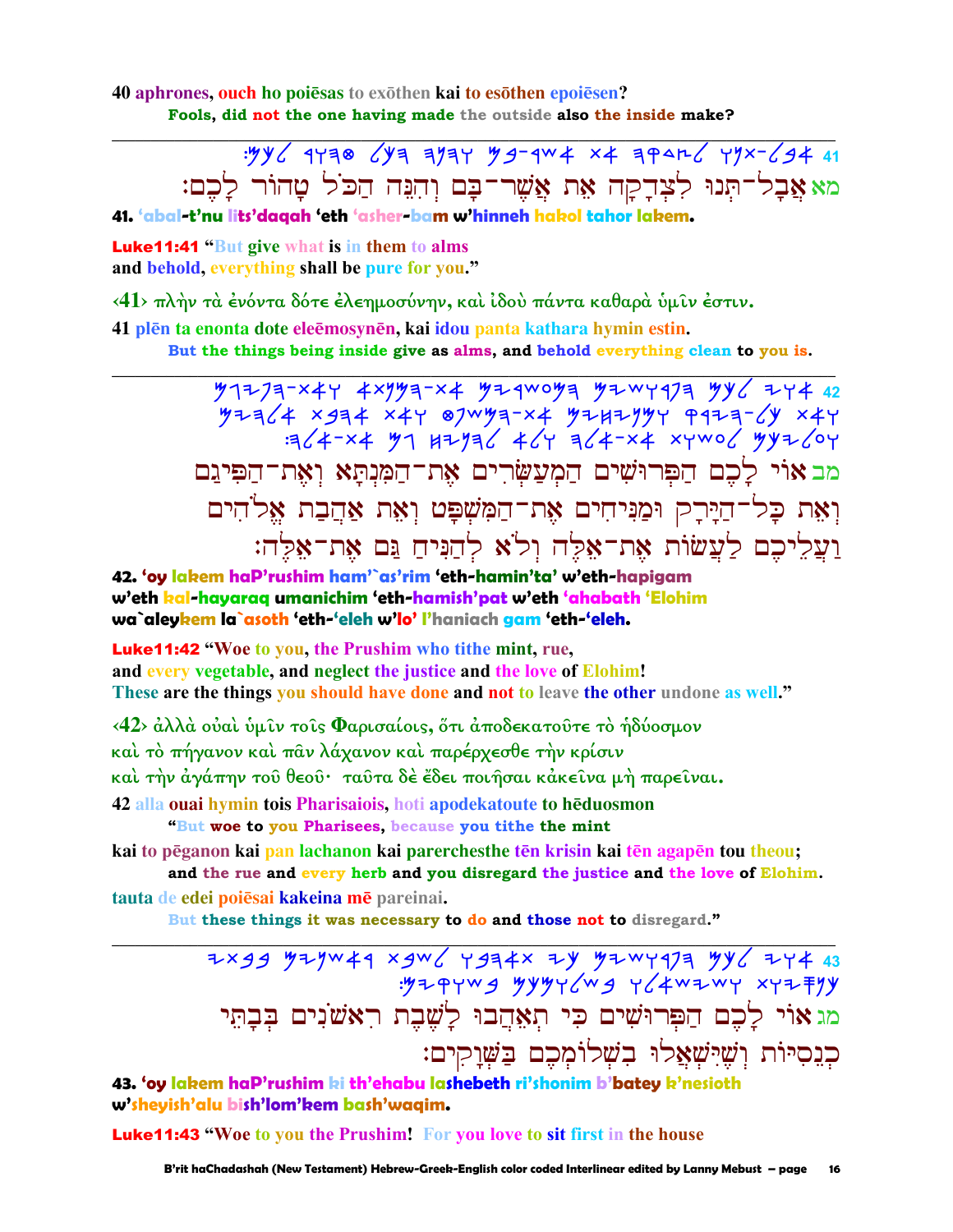of the synagogues and those ask for the greetings in the markets."

<43> ούαι ύμιν τοις Φαρισαίοις, ότι άγαπάτε την πρωτοκαθεδρίαν έν ταις συναγωγαις και τους άσπασμους έν ταις άγοραις.

43 ouai hymin tois Pharisaiois, hoti agapate tēn prōtokathedrian en tais synagōgais

"Woe to you Pharisees, because you love the place of honor in the synagogues kai tous aspasmous en tais agorais.

and the greetings in the marketplaces.

 $y$ 21994  $y \times 4$  24  $(y$ 2741  $y$ 2 21973  $y$ 2 477711)  $yy$  $: y \circ a \rightleftharpoons x'$   $y \circ x \circ y \circ y' \circ x'$   $y \circ x \circ y \circ x' \circ y' \circ x' \circ y' \circ x' \circ y' \circ x' \circ y' \circ x' \circ y' \circ x' \circ y' \circ x' \circ y' \circ x' \circ y' \circ x' \circ y' \circ x' \circ y' \circ x' \circ y' \circ x' \circ y' \circ x' \circ y' \circ x' \circ y' \circ x' \circ y' \circ x' \circ y' \circ x' \circ y' \circ x' \circ y' \circ x' \circ y' \circ x' \circ y' \circ x' \circ y' \circ x' \circ y' \circ x$ מד אוֹי לָכֶם (הַסּוֹפִרִים וְהַפִּרוּשִׁים הַחֲנִפִים) כִּי אַתֶּם כַּקִּבָרִים אֲשֶׁר אֵינָם נִכָּרִים וּבְנֵי הָאָדָם מִתְהַלְכִים עֲלֵיהֵם וְלֹא יַדָעוּ:

44. 'oy lakem (hasoph'rim w'haP'rushim hachanephim) ki 'atem kag'barim 'asher 'eynam nikarim ub'ney ha'adam mith'hal'kim `aleyhem w'lo' yada`u.

**Luke11:44 "Woe to you {O hypocritical scribes and Prushim}! For you are as graves** which appear not, and the sons of men walk on them and do not know it."

 $\langle 44 \rangle$  ουαί υμίν, γραμματείς καί Φαρισαίοι, υποκριταί

, ότι έστε ώς τα μνημεία τα άδηλα,

και οι άνθρωποι [οι ] περιπατούντες επάνω ουκ οίδασιν.

44 ouai hymin, [grammateis kai Pharisaioi. upokritai,]

"Woe to you scribes and Pharisees, hypocrites!

hoti este hos ta mnemeia ta adela,

For you are like the graves unmarked,

kai hoi anthrōpoi [hoi] peripatountes epanō ouk oidasin. and men, the ones walking over have not known it."

> $7724$   $4$   $9477$   $39723$   $7994$   $944$   $9077$   $45$  $777 \times 4 - 97$  744x  $724$  924949 7479 מהוַיַּעַן אֶחָד מִחַכְמִי הַתּוֹרָה וַיֹּאמֶר אֵלְיו מוֹרֶה בְּדְבָרֵיךְ אֵלֶה תֵּחַרֶף גַּם־אֹתֲנוּ:

45. waya`an 'echad mechak'mey haTorah wayo'mer 'elayu Moreh bid'bareyak 'eleh techareph gam-'othanu.

**Luke11:45** One of the sages of the Law answered and said to Him, "Teacher, with these Your words You also insult us."

<45> Άποκριθείς δέ τις των νομικών λέγει αύτω,

Διδάσκαλε, ταῦτα λέγων καὶ ήμας ὑβρίζεις.

45 Apokritheis de tis tōn nomikōn legei autō,

And having answered one of the lawyers says to Him,

Didaskale, tauta legōn kai hēmas hybrizeis.

"Teacher, by saying these things also us you insult."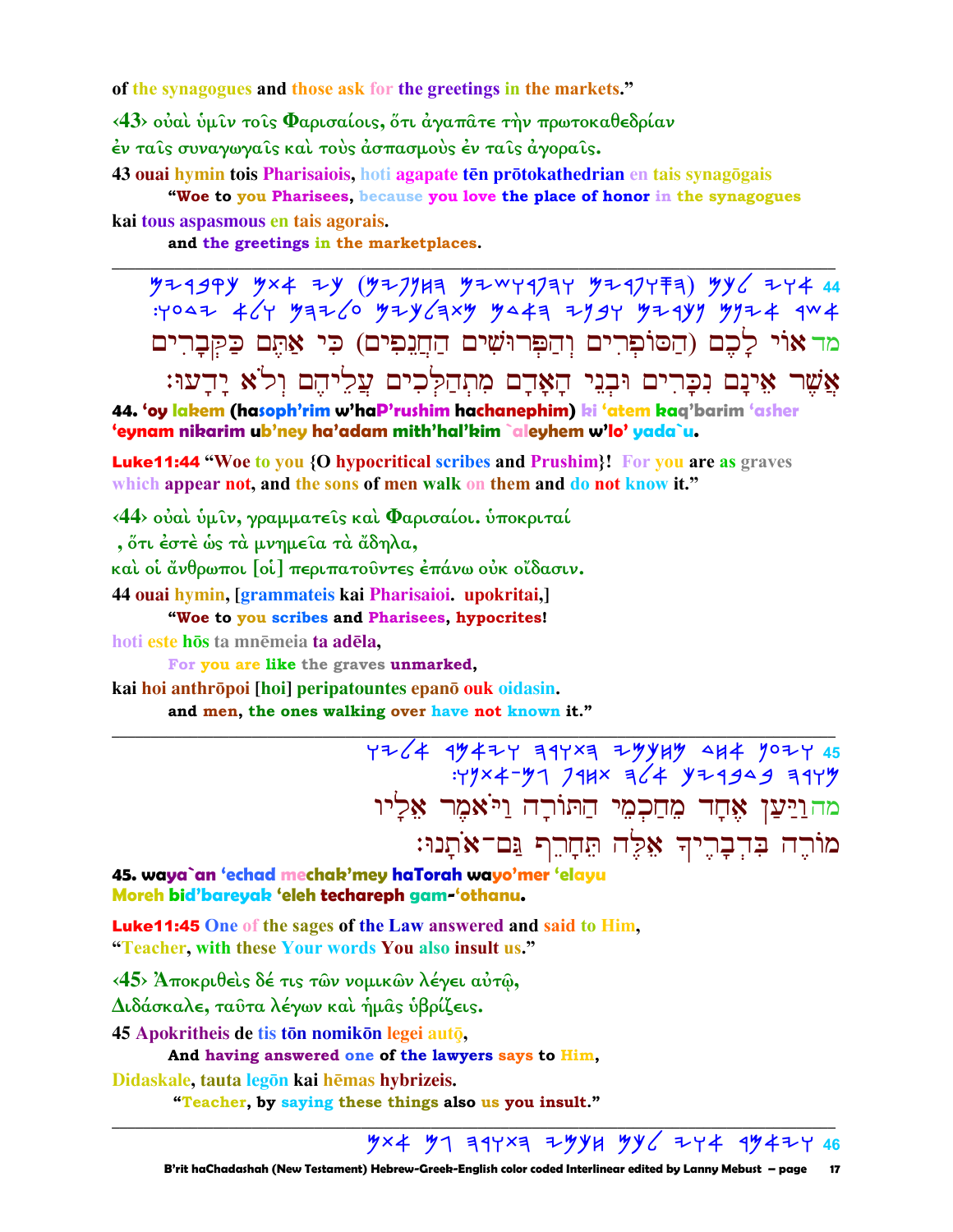### $\zeta$ gŦY Yı△gY XY4WY Y△4╕ ıYg- $\zeta$ o Y×4 YıŦYo ıy  $:$  "YYZXYOJr4Y XH4J-Y1 XY4WYJ YIO1Y YYYIL4 YYYrOJ YX4Y"  $\alpha$ מו וַיֹּאמֶר אוֹי לַכֶם חַכְמֶי הַתּוֹרָה גַּם אַתֵּם  $\Xi$ פִי עֹמְסִים אֲתֵם עֲלֶ־בְּנֵי הַאֲדָם מֲשֵׂאוֹת כִּבְדִים מְסִב<sup>ֹ</sup>ל וַאַתֵּם בִּעֲצִמְכֶם אֵינִכֶם נוֹגִעִים בַּמַּשָׂאוֹת גַּם־בִאַחַת מִאָצִבְעוֹתֵיכֶם: **46. wayo'mer 'oy lakem chak'mey haTorah gam 'atem**

**ki `om'sim 'atem `al-b'ney ha'adam masa'oth k'bedim mis'bol w'atem b'`ats'm'kem 'eyn'kem nog'`im bamasa'oth gam-b'achath me'ets'b'`otheykem.**

Luke11:46 **He said, "Woe to you as well, the sages of the Law! For you load with burdens on the sons of men that are too heavy to carry! And you yourselves do not touch the burdens even with one of your fingers."**

**‹46› ὁ δὲ εἶπεν, Καὶ ὑµῖν τοῖς νοµικοῖς οὐαί, ὅτι φορτίζετε τοὺς ἀνθρώπους φορτία δυσβάστακτα, καὶ αὐτοὶ ἑνὶ τῶν δακτύλων ὑµῶν οὐ προσψαύετε τοῖς φορτίοις.** 

**46 ho de eipen, Kai hymin tois nomikois ouai,** 

**But He said, "Also to you lawyers woe,**

**hoti phortizete tous anthropous phortia dysbastakta**,

**because you burden men with loads difficult to carry,**

**kai autoi heni t**ōn daktylōn hymōn ou prospsauete **tois phortiois.** 

**and yourselves with one of your fingers you do not touch the loads."** 

**\_\_\_\_\_\_\_\_\_\_\_\_\_\_\_\_\_\_\_\_\_\_\_\_\_\_\_\_\_\_\_\_\_\_\_\_\_\_\_\_\_\_\_\_\_\_\_\_\_\_\_\_\_\_\_\_\_\_\_\_\_\_\_\_\_\_\_\_\_\_\_\_\_\_\_\_\_\_\_\_\_\_\_\_\_\_\_\_\_\_\_\_\_** Myaybnh twrbq-lo twcpn Mta Mynwb-yk Mkl ywa **47**  :Mtwa wgrh Mkytwbaw ‹¹'‹¹ƒ¸Mµ† œŸš¸ƒ¹™-µ" œŸ\$´–¸' ¶Uµ' ‹¹'Ÿƒ-‹¹J ¶´ ‹Ÿ' ˆ÷ :´œŸ' E"¸š´† ¶‹·œŸƒ¼'µ‡

**47. 'oy lakem ki-bonim 'atem n'phashoth `al-qib'roth han'bi'im wa'abotheykem har'gu 'otham.**

Luke11:47 **"Woe to you! For you build the lives upon the tombs of the prophets, and it was your fathers who killed them."**

**‹47› οὐαὶ ὑµῖν, ὅτι οἰκοδοµεῖτε τὰ µνηµεῖα τῶν προφητῶν,** 

**οἱ δὲ πατέρες ὑµῶν ἀπέκτειναν αὐτούς.** 

**47 ouai hymin, hoti oikodomeite** ta mnēmeia **tōn prophētōn,** 

 **"Woe to you, because you build the memorials of the prophets,**

**hoi de pateres hymn apekteinan autous.** 

**but your fathers killed them."** 

 Mkytwba ycomb Myewrw Mta Mydo nkbw **48**   $:$  "Maz 199-x4 "YIYY 9" YX4Y "YXY4" Y117 7" 7" 7" מחוּבִכֵן עֵדִים אֲהֵם וְרוֹצִים בִּמַעֲשֵׂי אֲבוֹתֵיכֵם כִּי הֵמָּה הָרְגוּ אוֹתָם וְאַתֵּם בּוֹנִים אֶת־קִבְרֵיהֵם: **48. ub'ken `edim 'atem w'rotsim b'ma`asey 'abotheykem** 

**\_\_\_\_\_\_\_\_\_\_\_\_\_\_\_\_\_\_\_\_\_\_\_\_\_\_\_\_\_\_\_\_\_\_\_\_\_\_\_\_\_\_\_\_\_\_\_\_\_\_\_\_\_\_\_\_\_\_\_\_\_\_\_\_\_\_\_\_\_\_\_\_\_\_\_\_\_\_\_\_\_\_\_\_\_\_\_\_\_\_\_\_\_**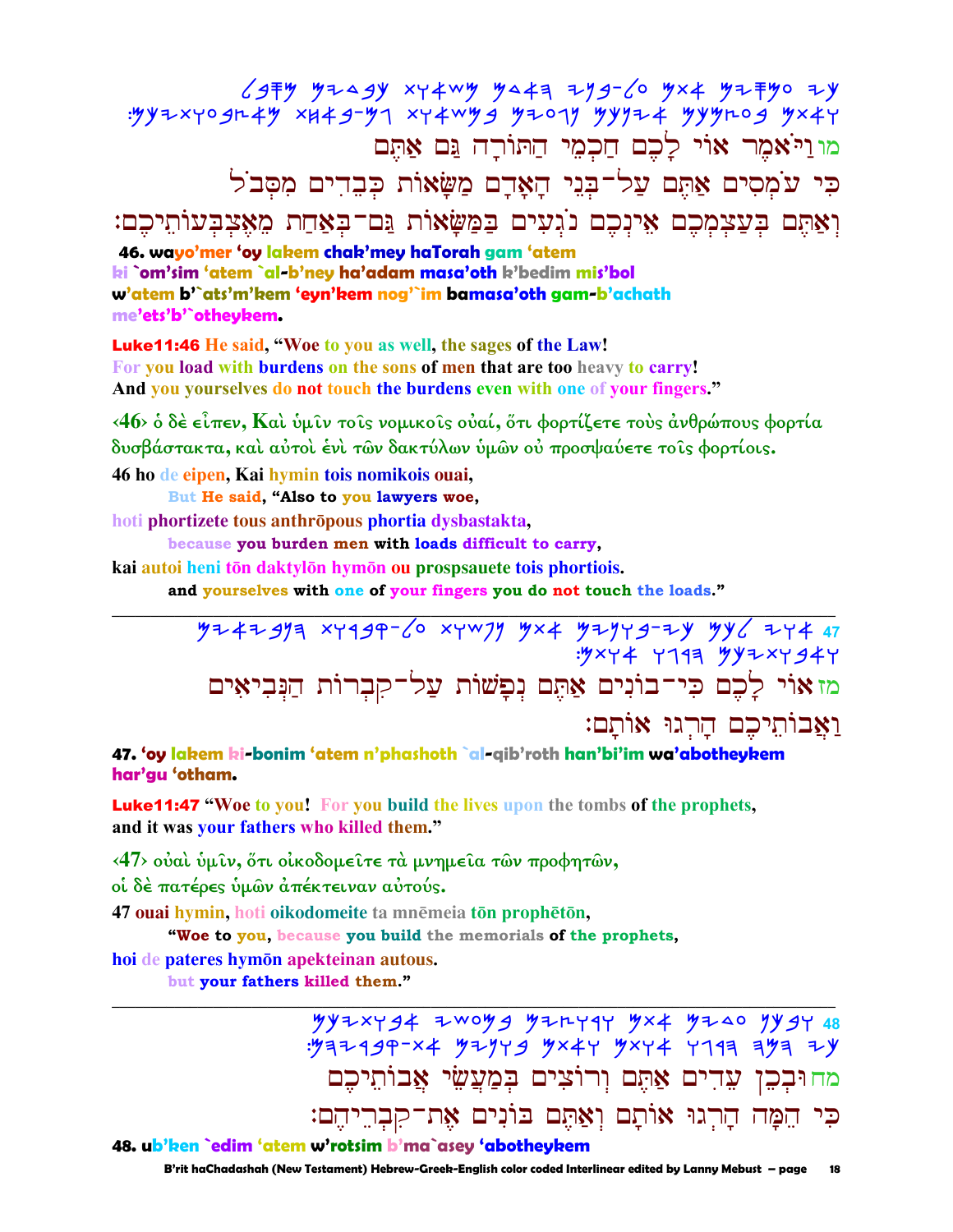ki hemah har'gu 'otham w'atem bonim 'eth-qib'reyhem.

**Luke11:48 "Indeed, you are witnesses that you approve of the deeds of your fathers,** for they killed them, and you build their tombs."

<48> άρα μάρτυρές έστε και συνευδοκείτε τοις έργοις των πατέρων υμών, ότι αύτοι μέν απέκτειναν αύτούς, υμείς δε οικοδομείτε.

**48 ara martyres este** 

"Therefore, witnesses you are

kai syneudokeite tois ergois tōn paterōn hymōn,

and you are in agreement with the works of your fathers,

hoti autoi men apekteinan autous hymeis de oikodomeite.

because they on the one hand killed them but you build the memorials."

מט בַּעֲבוּר זֹאת גַּם־אָמְרַה חַכְמַת הַאֱלֹהִים אֵשְׁלַח אַלֵיהֵם נִבְיאִים וּשָׁלִיחִים וּמֵהֵם יַהֲרְגוּ וְיִרְדֹּפוּ:

49. ba`abur zo'th gam-'am'rah chak'math ha'Elohim 'esh'lach 'aleyhem n'bi'im ush'lichim umehem yahar'gu w'yir'dophu.

**Luke11:49 "On account of this, the wisdom of the Elohim also said,** 'I shall send to them prophets and apostles. Some of them they shall kill and pursue."

<49> διά τούτο καί ή σοφία του θεου είπεν, Άποστελω είς αύτους προφήτας και άποστόλους, και έξ αύτων άποκτενούσιν και διώξουσιν,

49 dia touto kai he sophia tou theou eipen, Apostelo eis autous prophetas "Therefore, also the wisdom of the Elohim said, 'I shall send to them prophets

kai apostolous, kai ex autōn apoktenousin kai diōxousin,

and apostles. Some from them they shall kill and pursue,"

 $774797769$  7944 7945 7444 7444 7444 7444 7444<br>+ 1444 7946 7944 7444 7444 נלְמַעַן יִדְרֵשׁ מִן־הַדוֹר הַזֶּה דַם כָּל־הַנְּבִיאִים אֲשֶׁר נִשְׁפַּךְ לְמִן־הִרָּםֵד הָאָרֶץ:

50. I'ma`an yidaresh min-hador hazeh dam kal-han'bi'im 'asher nish'pa'k l'min-hiuased ha'arets.

**Luke11:50** "so that all the blood of the prophets that was poured out from the foundation of the earth may be sought against this generation,"

<50> ΐνα έκζητηθῆ τὸ αἶμα πάντων τῶν προφητῶν τὸ ἐκκεχυμένον άπὸ καταβολής κόσμου ἀπὸ τής γενεᾶς ταύτης,

50 hina ekzētēthē to haima pantōn tōn prophētōn to ekkechymenon

"that may be required the blood of all the prophets having been poured out

apo katabolēs kosmou apo tēs geneas tautēs, from the creation of the world, of this generation,"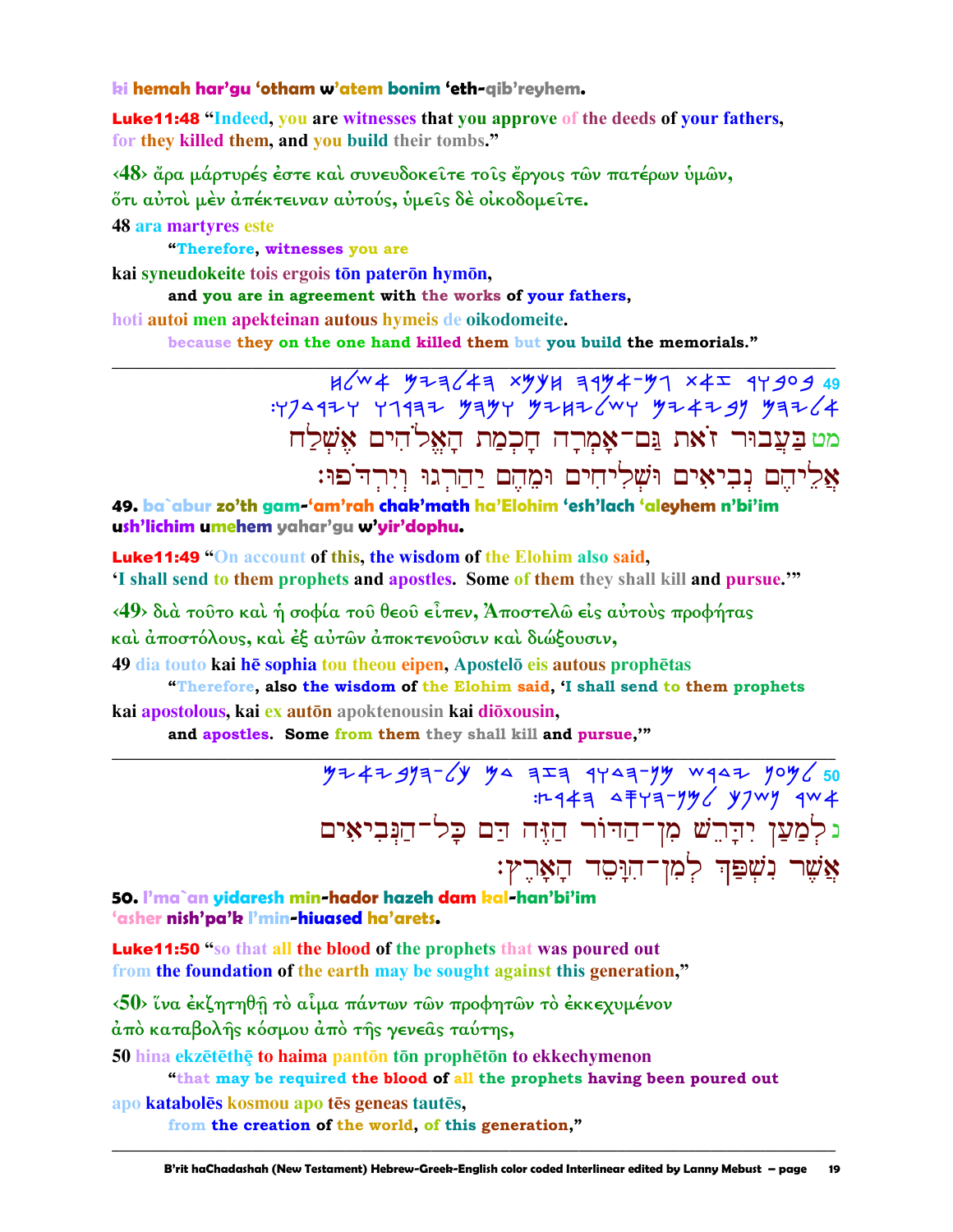נאמִדַם־הֵבִל עַד־דַם זִכַרִיַחוּ אֲשֵׁר נֶהֱרַג בִּין הַמִּזְבֵּחַ וְלַבָּיִת אָכֵן אֹמֵר אֲנִי לָכֶם דָרוֹשׁ יִדָּרֵשׁ מִן־הַדּוֹר הַזֶּה:

51. midam-Hebel `ad-dam Z'kar'Yahu 'asher neherag beyn hamiz'beach w'labayith 'aken 'omer 'ani lakem darosh yidaresh min-hador hazeh.

**Luke11:51** "from the blood of Hebel to the blood of ZekarYahu, who was killed between the altar and the house.

Thus I say to you, 'it shall surely be sought from this generation."

 $\langle 51 \rangle$  άπό αΐματος Άβελ έως αΐματος Ζαχαρίου του άπολομένου μεταξύ του θυσιαστηρίου καὶ τοῦ οἴκου·ναὶ λέγω ὑμῖν, ἐκζητηθήσεται ἀπὸ τῆς γενεᾶς ταύτης. 51 apo haimatos Habel heos haimatos Zachariou tou apolomenou

"from the blood of Abel to the blood of Zechariah, the one having perished metaxy tou thysiasteriou kai tou oikou:

between the altar and the house of Elohim;

nai legō hymin, ekzētēthēsetai apo tēs geneas tautēs. Yes, I tell to you, 'It shall be required from this generation."

> x043 Hx7M-x4 Mx9Z F3-2N 39Yx3 2MYH MY 42Y4 52 : yxoyy y+ 4 g= - x 4 y y x 4 g - 4 6 y x 4 נב אוי לַכֶם חַכְמֵי הַתּוֹרָה כִּי־הֵסִירוֹתֵם אֶת־מַפִּתֵּח הַדָּעַת אַתֵּם לֹאִ־בָאתֵם וְאֶת־הַבָּאִים מְנַעְתֵּם:

52. 'oy lakem chak'mey haTorah ki-hasirothem 'eth-maph'tech hada`ath 'atem lo'-ba'them w'eth-haba'im m'na`'tem.

Luke11:52 "Woe to you, the sages of the Law! For you take away the key of knowledge! You yourselves do not enter, and you withhold those who do enter."

 $\langle 52 \rangle$  ουαί ύμιν τοις νομικοις, ότι ήρατε την κλειδα της γνώσεως· αύτοι ούκ εισήλθατε και τους εισερχομένους εκωλύσατε.

52 ouai hymin tois nomikois, hoti ērate tēn kleida tēs gnōseōs;

Woe to you lawyers, because you took the key of knowledge; autoi ouk eiselthate kai tous eiserchomenous ekōlysate.

yourselves, you did not enter in and the ones entering in you hindered."

נג וַיִּהִי כִּדְבָרוֹ לַהֵם אֶת־הַדְּבָרִים הַאָּלֵה וַיַּחֵלּוּ הַסּוֹפִרִים וְהַפִּרוּשִׁים לְצָרוֹר אוֹתוֹ מְאֹד וּלְהַקְשׁוֹת לוֹ הִבָרִים הַרִבֵּה:

53. way'hi k'dab'ro lahem 'eth-had'barim ha'eleh wayachelu hasoph'rim w'haP'rushim lits'ror 'otho m'od ul'haq'shoth lo d'barim har'beh.

**Luke11:53** And it came to pass when he spoke to them these words, the scribes and the Prushim began to harass Him severely